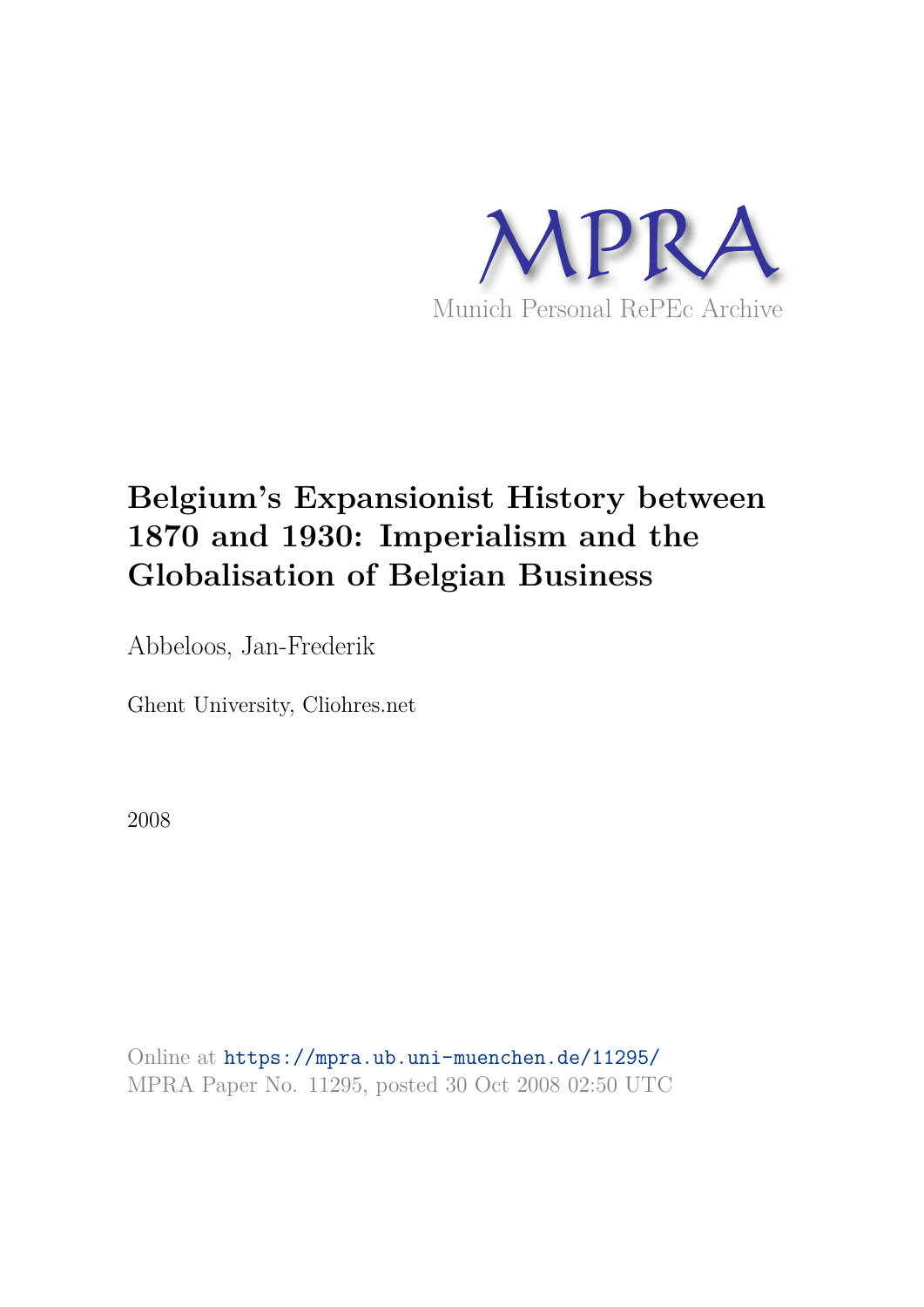Jan‐Frederik Abbeloos, "Belgium's Expansionist History between 1870 and 1930: Imperialism and the Globalisation of Belgian Business," in Csaba Lévai (ed.), *Europe and Its Empires*. Pisa: Plus, 2008, p. 105‐ 127.

Stable URL: <http://www.cliohres.net/books3/books.php?book=6>

Note on contributor:

Jan‐Frederik Abbeloos

Jan‐Frederik Abbeloos is a post‐graduate researcher at the Department of Modern and Contemporary History at Ghent University, Belgium. As a member of the Research Group Communities, Comparisons, Connections, his field of interest is the process of international economic integration and the role of states and enterprises in this process. He is currently preparing a Ph.D. on the production chain that the copper multinational Union Minière du Haut‐Katanga set up and commanded within a global copper market between 1908 and 1970.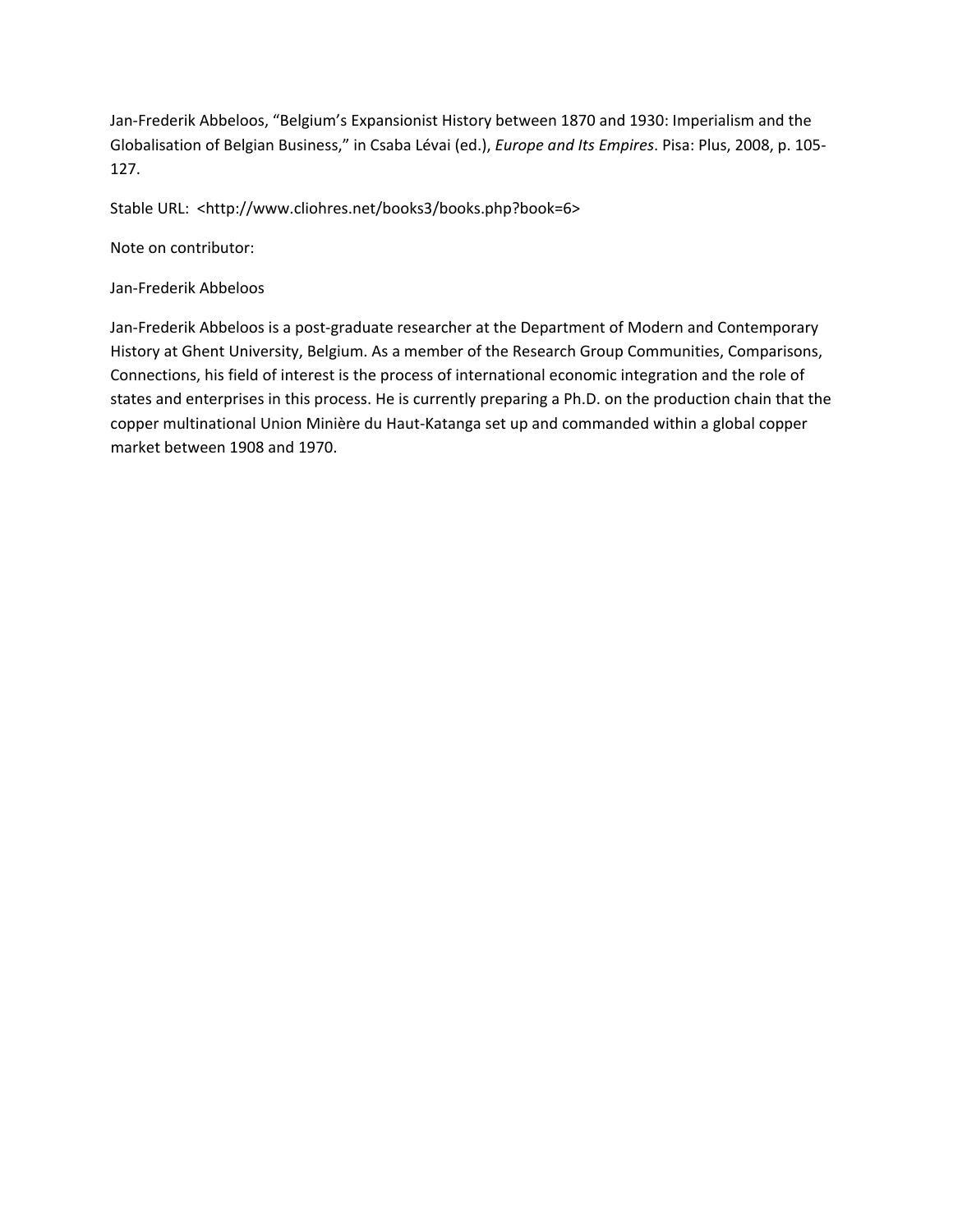# Belgium's Expansionist History between 1870 and 1930: Imperialism and the Globalisation of Belgian Business

Jan-Frederik Abbeloos

Ghent University

# **ABSTRACT**

This chapter considers if and how the political action of imperialism and the globalisation of business influenced each other in Belgium between 1870 and 1930. In addition to the role that Belgian King Leopold II played in the territorial partition of Africa and the opening up of China, the period sees a growing amount of capital and industrial know-how from Belgium being invested in markets outside Europe. Before World War I, the globalisation of Belgian business and Belgian imperialism operated relatively independently of each other, leaving the financing of the imperial project open to other international investors while strong political support for the globalisation of Belgian business was absent in this small, neutral and open country. Only after the Belgian state took over Leopold's Congo Free State in 1908 and World War I infused colonial (economic) policy with a stronger patriotic spirit, did Belgian foreign investments start to concentrate on the Congo. From the 1920s on, Belgian business fully seized the opportunities that imperialism had created earlier.

Op basis van een literatuurstudie wordt in dit artikel de relatie bekeken tussen het imperiale project van koning Leopold II en de globaliserende actieradius van de Belgische financiële en industriële elite tussen 1870 en 1930. Voor de Eerste Wereldoorlog ontvouwden beide aspecten van het Belgische expansionisme zich relatief onafhankelijk van elkaar. De interesse van de Belgische economische elite voor Leopolds territoriale agenda was klein terwijl grote dynastieke, en algemeen politieke, steun bij het plaatsen van buitenlandse investeringen moeilijk te realiseren was vanuit een klein, neutraal en open land als België. Het succes van zowel Leopold en de Belgische economische elite was sterk afhankelijk van de internationale geopolitieke situatie waarin de territoriale en economische integratie zich afspeelden. Die liet toe dat Leopold Congo Vrijstaat verwierf en de Belgische ondernemers konden opereren in China, Rusland, het Midden-Oosten en Zuid-Amerika. Eens de geopolitieke of lokale situatie zich keerde, zoals na de Bokseropstand in China of de Russische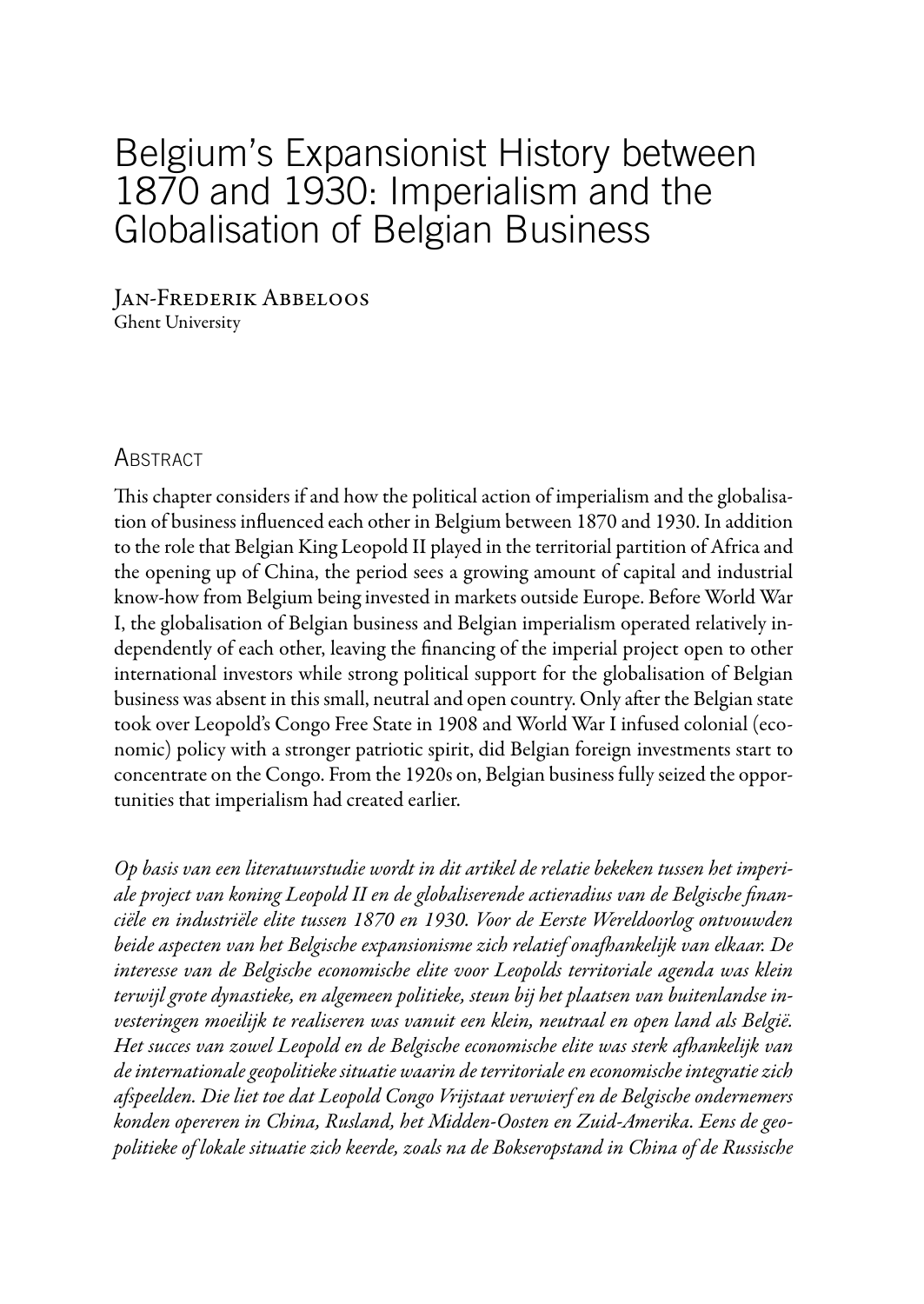Revolutie van 1917, had België niet genoeg informeel imperiale macht om deze buitenlandse investeringen te beschermen. De economische elite steunde pas sterk op het Belgische formeel imperiale kader nadat de Belgische Staat Leopolds Congo had overgenomen in 1908 en de mondiale ontwrichting van Wereldoorlog I voorbij was. Vooral tijdens de jaren twintig concentreren de buitenlandse investeringen vanuit België zich binnen Congo en regionaliseert de globalisering van Belgische investeringen binnen een koloniaal netwerk.

# GLOBALISATION, IMPERIALISM AND ECONOMIC INTEGRATION: THREE CONCEPTS, one reality? $1$

Interest among social scientists in the phenomenon of globalisation, defined broadly as the widening, deepening and speeding up of world-wide interconnectedness, has led to a renewed interest in the historical functions of capitalism and imperialism as driving forces behind this process<sup>2</sup>. The hegemonic struggle among European states and their military expansion from the late 15th century on gradually entangled the world in global networks of power, culminating at the end of the 19th century in what Eric Hobsbawm has called the Age of Empire<sup>3</sup>. From about 1870 on, an enormous differential opened up between the power of "The West and the Rest" and by 1900, the industrial core-states partitioned most of the earth among themselves $^4$ . In this process of New Imperialism, European states played an important role, as the "Scramble for Africa" and the consolidation of European power in Asia and the Middle East show.

The Age of Empire was also the era of the Gold Standard (1870-1914), which saw a Great Depression (1874-1895), followed by a so-called *Belle Époque* (1895-1913). In sum it was a period during which a wave of international economic integration was noticed, characterized by heightened international trade, increased foreign direct investment, mass migration and the integration of goods and factor markets. For several primary commodities and basic manufactured goods, Kevin O'Rourke and Jeffrey Williamson show there was an international price convergence from 1870 on which is a strong indicator of this economic integration<sup>5</sup>. The question then arises how territorial integration through imperialism and economic integration related to each other and to the process of widening, deepening and accelerating world-wide interconnectedness.

We can look at the relationship in two ways. First, imperialism can be interpreted as a scaling-up of trading and investment opportunities, opening markets that had otherwise perhaps remained closed to outside economic activity. The purpose of imperialism is not to connect these new markets to a global goods and factor market but to incorporate them into different, self-contained imperial economic networks, connecting the metropolis with its periphery<sup>6</sup>. According to David Held et al., during and following the Age of Empire, movements of capital and goods in general followed existing preference systems of empires and their spheres of influence<sup>7</sup> . Imperial ties could make up for the lack of an institutionalized international trading regime and bring down transac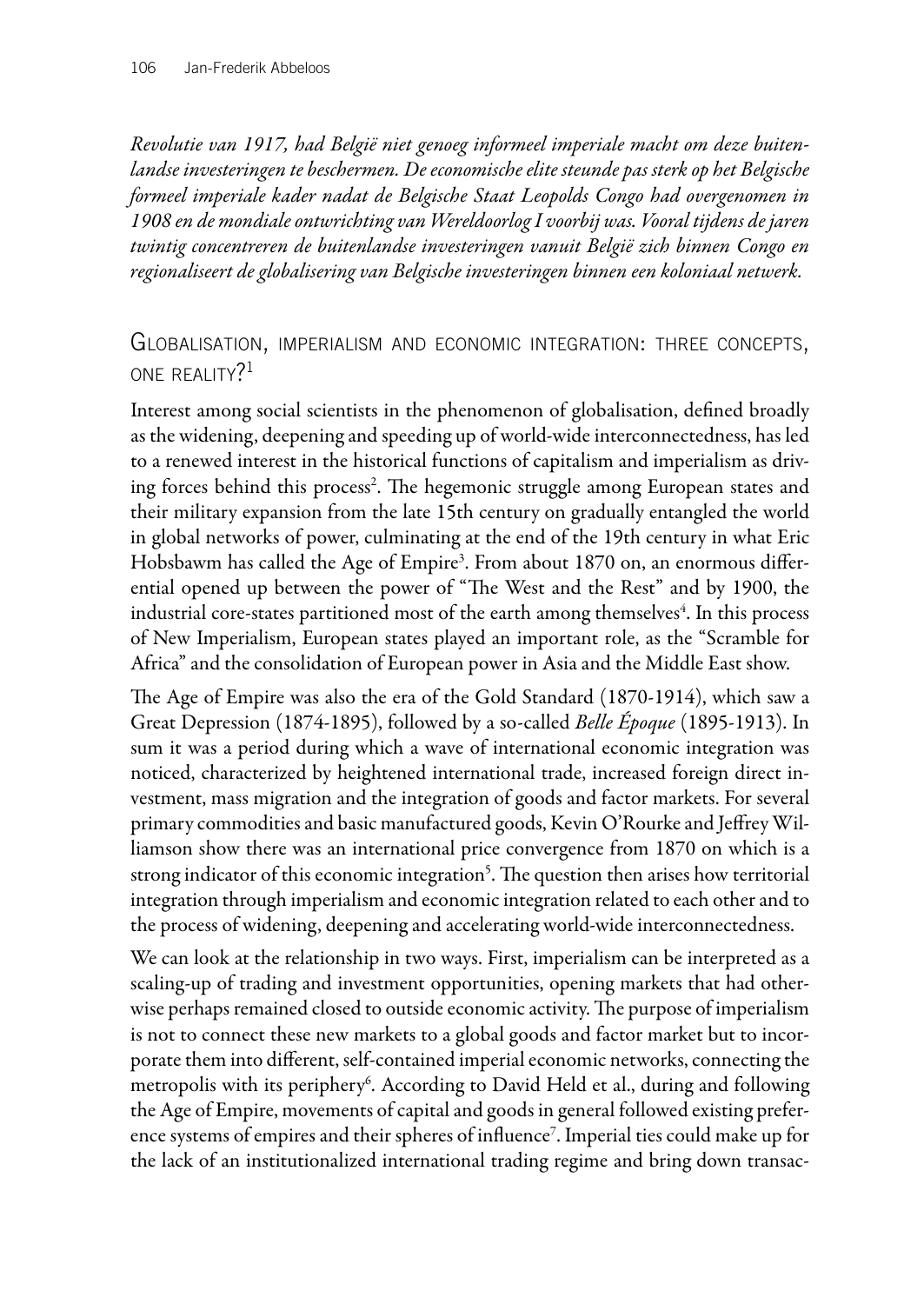tion costs. In short, the process of territorial integration at the end of the 19th century made a specific contribution to economic integration, modelling the spatial lines along which economic activity could take place and creating specific patterns of economic and technological interdependency, commanded at that time by the early industrialized States.

Second, any treatment of the connection between "imperialism" and "economic integration" should take into account the transnational nature of mobile capital. We could restate the previous paragraph and emphasize that the movements of capital and goods were in fact never fully determined by the existing preference systems of empires and their spheres of influence. The same technological evolutions in communications, transport and military power that allowed for the acquisition and effective control of outside regions also had broader implications, reducing overall transaction costs and creating the framework for world-wide interconnectedness. And within an imperial network, the cosmopolitan origin of capital sometimes raises doubts about the nationality of the companies that did follow the imperial preference systems<sup>8</sup>. In short, neither the networks of business ownership and control nor the networks of trade and investment necessarily fully coincide with any imperial network.

This of course calls for further historical, empirical research, investigating to what extent the movements of capital and goods were in fact concentrated within an imperial network, whether this concentration changes over time and what explains it.

# BELGIUM'S EXPANSIONIST HISTORY

This chapter tries to add to the research agenda by analysing how the political action of imperialism and the globalisation of business related to each other in Belgium between 1870 and 1930. A direct comparison with other national cases is not attempted and the narrative will be organised around a classic national focus. This chapter however hopes to introduce a national case of expansionism that might be less familiar and could complement the historiography of imperialism that is characterized by a predominant interest in the history of the British Empire<sup>9</sup>. This historiography has provided many of our central insights on the link between imperialism and economic integration, such as Hobson's "underconsumption theory" (1902), Fay's 1934 launching of the concept of "informal imperialism", Gallagher and Robinson's belief that Britain controlled this informal empire because of its "imperialism of free trade" (1953), and Cain and Hopkins' much referred to concept of "gentlemanly capitalism", or how not just industry and commerce stimulated economic and territorial integration under British auspices, but also the interests of the landed gentry and City financiers<sup>10</sup>. This is not the place to review the complex debate on British Empire and the different critiques that have been voiced against the propositions made by Hobson, Gallagher and Robinson or Cain and Hopkins<sup>11</sup>. But the international resonance of the debate shows that in order to detect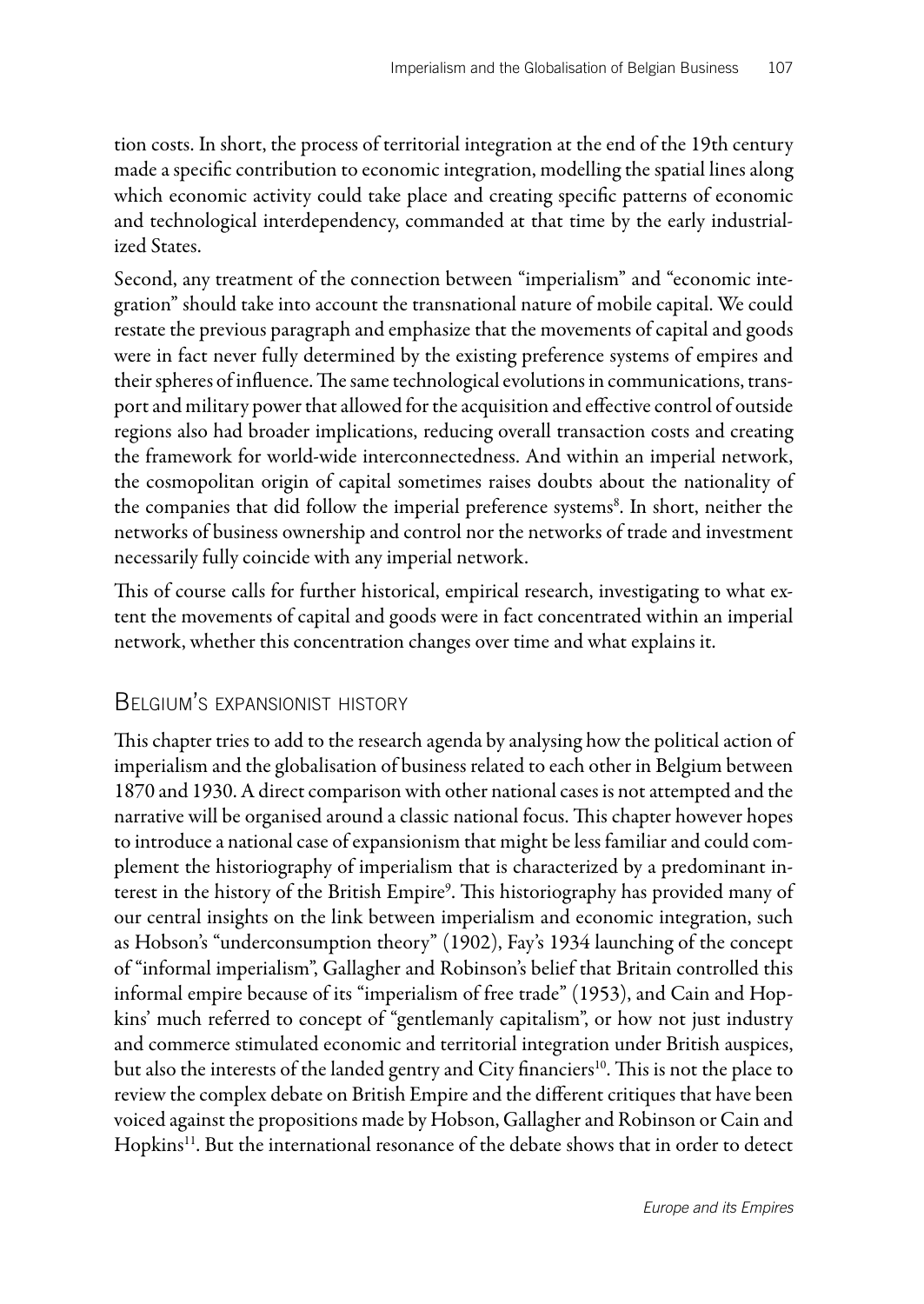a European or even general pattern in the relationships between territorial and economic integration and between political and commercial/financial/industrial action, we need to compare the British case with expansionist histories of industrialized states that emerged later on the imperial scene (such as Germany and Belgium) and had lesser ability to turn to the use of paramount power in order to manage an informal or formal empire<sup>12</sup>. Great Britain could probably be the exception to the rule here, having gained hegemonic status during the 19th century, controlling the bulk of world trade, possessing huge naval power and promoting free trade for the manufactures of the workshop of the world.

Belgium could hardly contrast more with this description of the British Empire. Few Belgian or international researchers would point to the existence of a 'Belgian empire', actually consisting of only one true overseas colonial possession (Congo 1885-1960), and next to this a mandate area (Ruanda-Urundi 1916-1962), a concession zone of a couple of square kilometres in Chinese Tientsin (1902-1929), and the Lado enclave in the Anglo-Egyptian Sudan, leased to the Congo Free State between 1894 and 1906. Even when the existence of a Belgian empire in this context is recognized, it is considered to be "tiny", in the words of Michael Mann, or "never much more than a joke", in the words of George Schöpflin13. Nevertheless, Belgian expansionist history is an interesting case for studying the relationship between the expansion of economic activity and territorial integration since the two processes were clearly present. In addition to the territorial acquisitions Leopold II made outside Europe, a growing amount of Belgian capital was invested in countries inside and outside Europe by the end of the 19th century. Several aspects of both sides of Belgium's expansionist history have been highlighted by scholars $14$ . The task at hand here is to consider how these two expansionist movements can be seen as particular expressions of Belgium's economic development and whether political and commercial/industrial/financial action backed each other up. This study presents a literature survey of Belgian expansionist history that, though not exhaustive, should allow us to draw some conclusions with regard to the links between territorial and economic integration, conclusions that hopefully can serve as hypotheses for further research.

#### THE EXPANSIONIST ERA OF AN INDUSTRIALISED FREE TRADER

At the time of independence in 1830, the process of industrialisation in Belgium was already well underway, characterized by important technological changes in the cotton, wool and metallurgical sectors<sup>15</sup>. Separation from the United Kingdom of the Netherlands triggered an economic depression, and the loss of the Dutch market and its maritime and colonial merchant empire in South East Asia created problems at the demand  $side^{16}$ . In order to unlock the internal market and promote transit, the Belgian state invested heavily in the creation of a railroad network from 1834 on. This infrastructural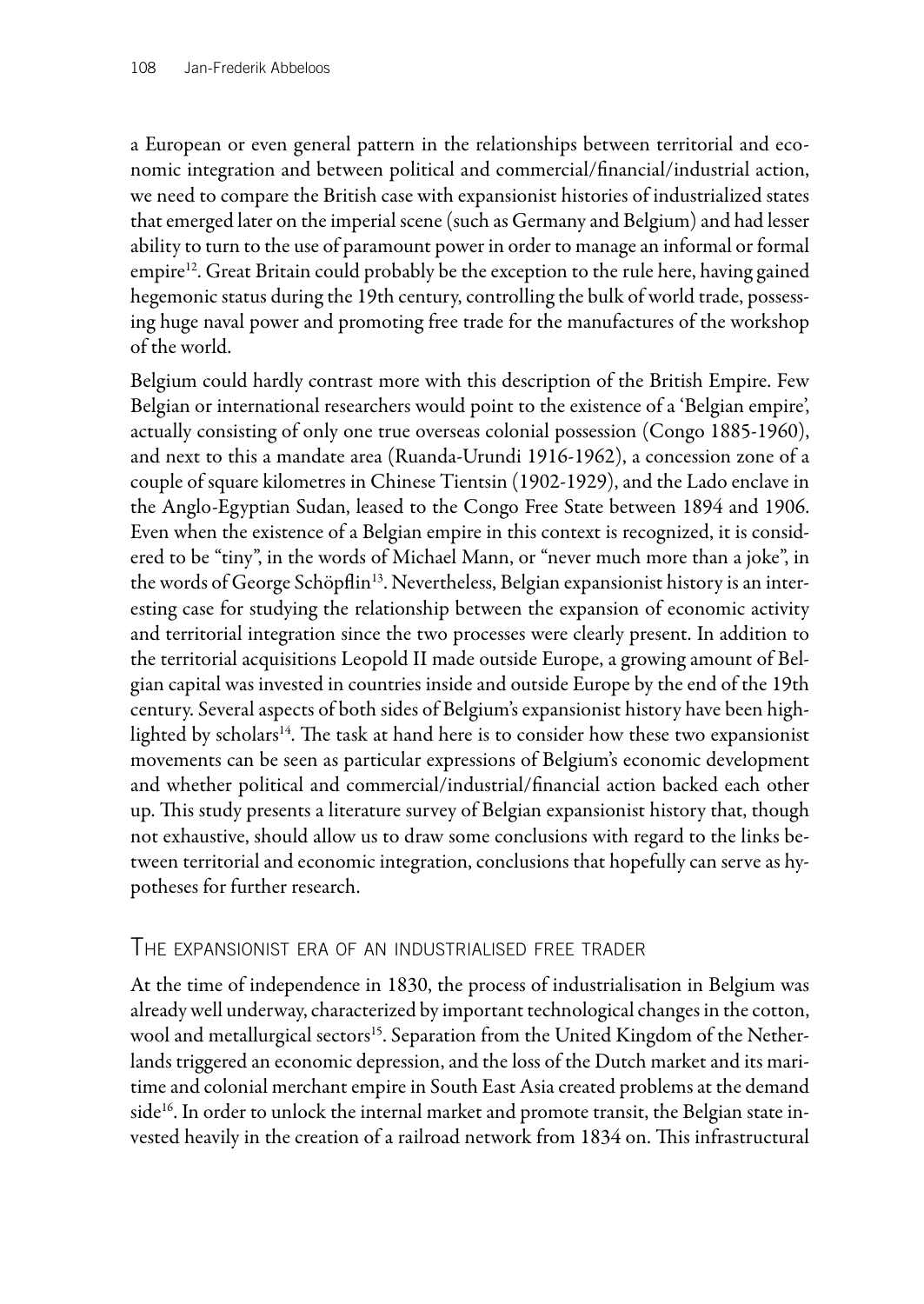boom connected the Belgian economy with neighbouring markets such as Germany and France and it created important orders for Belgium's coalmines and iron sector, pushing industrialisation further. The coal and metallurgical industries in the southern, Walloon region became the engines of Belgium's industrial revolution, attracting capital from Brussels-based banks such as Société Générale de Belgique and Banque de Bruxelles. In particular, the mixed bank Société Générale was a driving force for Belgium's economic development as it was actively engaged in the internal remodelling of the infrastructural network and promotion of heavy industry, in the external penetration of Belgian investments in foreign markets and in the organisation of the Belgian colony as a part of an imperial economic network. According to Belgian historian Herman Van der Wee, the growth of a financial sector in Brussels which managed to integrate itself successfully into the expansion of the heavy Walloon industries provided the Belgian Industrial Revolution with a specific driving force whose influence would, as we shall see, eventually spread far beyond the borders $^{\mathrm{17}}\!.$ 

It is important to note that from the 1850s on, the process of industrialisation was accompanied by a free trade regime. Inspired by the repeal of the Corn Laws in Great Britain and operating in a context of budgetary problems, both liberal and catholic politicians embraced the idea of free trade and less state interventionism<sup>18</sup>. The laissezfaire theory was never put into full political practice, but with regard to the promotion of exports, trade barriers were brought down between 1857 and 187019. Belgium's technological leadership in woollen and iron industries allowed the State to remain one of the less protected European economies throughout the rest of the 19th and early 20th centuries<sup>20</sup>. Only in 1924 did Belgium issue a rather moderate import quota before it turned to significant protection in the  $1930s^{21}$ .

This export-orientated economy came under pressure during the international economic depression between 1874 and 1895 when cheap American and Russian grain flooded Europe. During this period, European States were putting up agricultural trade barriers, often followed by industrial protection<sup>22</sup>. For Belgium, the return to protectionism in states such as Germany (1879) and France (1881) could close off important foreign markets for coal, iron, fibres and machinery, the main exports from 1850 on. Eventually the international depression did not trigger a serious Belgian export crisis, nor did it cause a turn to protectionism or stimulate a significant conversion towards the chemical and electricity industries of the Second Industrial Revolution<sup>23</sup>. Compared to the evolution of industry in Germany, Belgium remained a country of coal, iron, metal, and machine construction industries<sup>24</sup>. These sectors did face a depression in the sense that profit margins were growing smaller as the home market for the products of these industries became saturated, a situation of overproduction/underconsumption that was also visible in other early European industrialising countries<sup>25</sup>.

The Belgian profit crisis of the depression was accompanied by two distinct expansionist movements. First, the accumulated expertise in the industries of the First Indus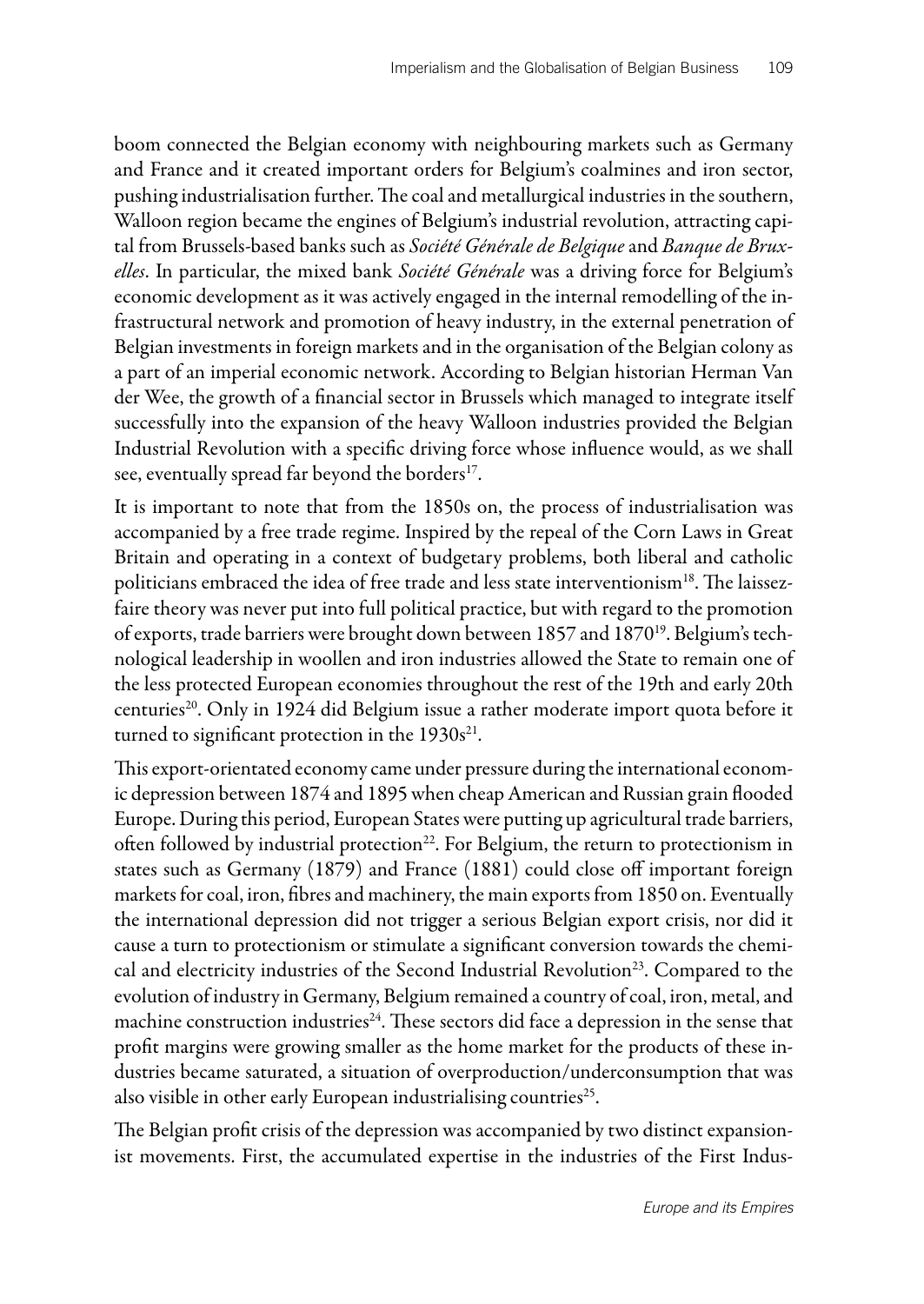trial Revolution allowed Belgian capital and know-how to penetrate foreign growth markets of industrialising countries, expecting higher sales and larger profits. As such, Belgium's free trade regime and the search for new commercial outlets were complemented by an industrial policy of foreign direct investments within and outside Europe. The internationalisation of Belgian business started in the 1880s and the South American connection was already visible before that time. But as we can see in Table 1, the globalisation of Belgian business gathered momentum during the end of the depression after 1890, when Belgian public limited liability corporations started to penetrate distant markets such as Russia, South America, Africa, China and the Middle East, where they participated in infrastructural and other construction works. According to Wim Peeters, who compiled data on foreign direct investments from Belgium, the period 1890-1910 marks the zenith of  $L'Expansion$  belge<sup>26</sup>. Next to this globalisation of Belgian business, the imperial ambitions of King Leopold II resulted in the creation of the Central African country Congo as a "Free State" in 1885 and as a "Belgian colony" in 1908. Leopold chased his imperial dreams long before the economic depression set in and the acquisition of Congo cannot therefore be seen as a reaction to the economic depression. Still, the acquisition was realized during the depression and the purpose of this chapter is to see how the actions of Leopold related to the rise in foreign direct investment from Belgian capital. With respect to this, Table 1 gives us an indication of a changing relationship between the two processes by showing the geographical pattern of foreign investments between 1879 and 1939. They tend to flock together into Congo only after the zenith of L'Expansion belge and following the turmoil of World War I. Our period ends when total foreign investments fall sharply after the world-wide

|                | 1879-1890 |       |        | 1891-1900   1901-1910   1911-1913 |        | 1914-1920 1921-1930 | 1931-1939 |
|----------------|-----------|-------|--------|-----------------------------------|--------|---------------------|-----------|
| Europe         | 12,8      | 36,4  | 35,7   | 31,7                              | 35,2   | 298,1               | 265       |
| Russia         | 3,2       | 60,9  | 6,6    | 27,2                              | 15,3   |                     |           |
| Congo          | 1,4       | 11,9  | 13,3   | $-12,6$                           | 72,5   | 786,8               | 588       |
| Africa (rest)  | 0,1       | 1,5   | $-0,3$ | 0,1                               | $-0,1$ | 6,8                 | $-36$     |
| North Americal | 1,4       | 0,5   | 5,9    | 8,6                               | 0,6    | 2,8                 | $-10$     |
| South America  | 7,3       | 12,3  | 29,5   | 37,8                              | 18,4   | 151,7               | $-100$    |
| Far East       |           | 0,6   | 7,2    | 6,4                               | 12,2   | 53,3                | $-27$     |
| Middle East    | 0,4       | 5,1   | 21,5   | 10,6                              | $-1,3$ | 59,1                | 49        |
| Oceania        |           | 0,2   | $-0,1$ |                                   | $-0,1$ |                     |           |
| <b>TOTAL</b>   | 26,7      | 129,6 | 119,4  | 109.8                             | 152,6  | 1358,8              | 708       |

Table 1:

Capital account outflow through Belgian FDI, 1879-1939 (million Belgian Francs, current yearly averages) From: W. Peeters, Foreign direct investment within a reconstructed balance of payments, preliminary results for Belgium, 1879-1939, in C.E. Núñez (ed.), Public debt, public finance, money and balance of payments in debtor countries, 1890-1932/1933, Sevilla, 1998, p. 119.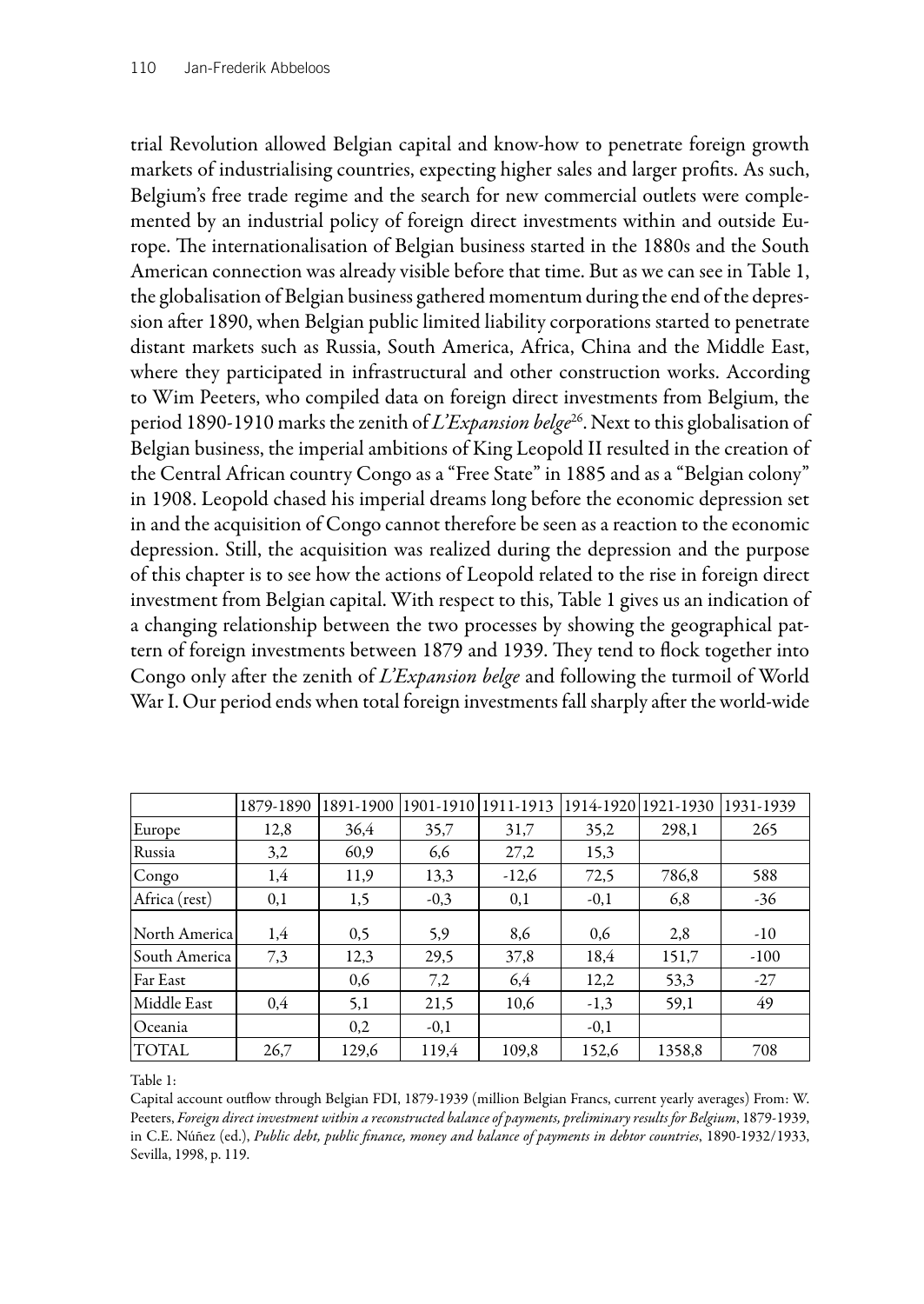crisis of 1929. By then most regions show a net disinvestment while practically all foreign investments were made in Europe and Belgian Congo.

#### FOREIGN DIRECT INVESTMENT OF CAPITAL

The export of Belgian capital was promoted by a network of mixed banks such as the aforementioned *Société Générale* or specialised holding companies that were set up by bankers or businessmen such as Edouard Empain or Edouard Otlet (both active in Latin America) or the Cockerill group, which played a pioneering role in Russia. They gathered the necessary capital and constituted networks of agents prospecting for investment opportunities<sup>27</sup>. Within a group of imitators or public limited companies that were sometimes set up for speculative reasons, these big investors and their "economic empires" have received the most, yet relatively limited, attention among historians<sup>28</sup>. For the purpose of this study, assessing the relationship between territorial and economic integration, the operations of the Société Générale are very instructive.

Reflecting the broader Belgian pattern of foreign investments, Société Générale only made a few investments outside Belgium before 1870 (contributing to the industrialisation of northern Spain, Germany and France). And before 1890 it rarely looked outside Europe<sup>29</sup>. Under the leadership of governor Ferdinand Baeyens (1892-1913) and director Jean Jadot (1906-1912) it would become more actively engaged in the international expansion of capital. Overproduction threatened heavy industry and Société Générale looked for new commercial outlets and investments abroad. Attention turned to Russia after 1895 where Société Générale was involved in the production of steel and coal mining. Fast developing heavy industry provided the technological expertise to be utilised abroad, the framework of the mixed bank provided the necessary capital, information, coordination and control of these investments<sup>30</sup>. The foreign activities of Société Générale thus followed the wave of internationalisation engaged in by other groups, but it gained an extra dimension because of its links with the political power and the dynastic tradition of Belgium. The management of Société Générale co-opted members who had exercised important political functions, while the Royal Family had a representative on the board of commissioners $31$ . These ties eventually extended the sphere of action of Société Générale to distant markets such as China and Congo.

Let us take a closer look at the Chinese case. Around 1895, Belgian penetration of the Chinese empire was virtually nonexistent, despite the efforts of King Leopold II and the Ministry of Foreign Affairs to promote commercial relations and despite the presence of the Cockerill group in China. At that point, King Leopold II, who lobbied via the Ministry of Foreign Affairs, pushed Ferdinand Baeyens and Société Générale to participate in the construction of a railroad between Hankow and Beijing, which started in 1898 and was completed in 1905. The concession for this railroad was given to Belgium because of the neutral status of the country and the good reputation Belgian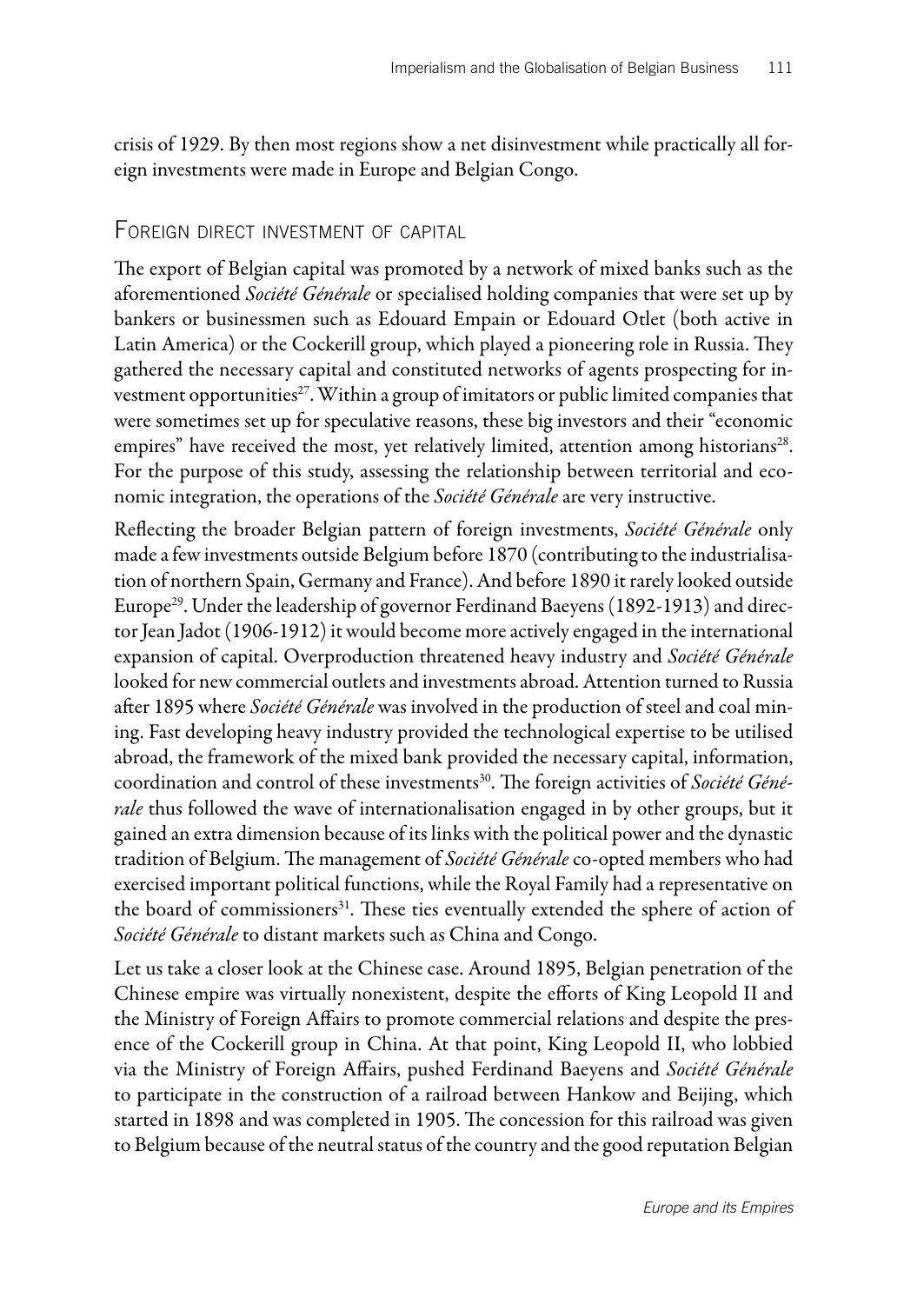business enjoyed, thanks to the earlier involvement of the Cockerill group in China. Leopold saw economic penetration as a potential steppingstone for further economic penetration of and territorial gains in a Chinese Empire that was weakened after the Japanese-Sino war of 1894-1895. Société Générale was sceptical about the project at first but was persuaded to invest because of the potential benefits the project would have for Belgian industry and because it could invest together with French bank Paribas (this arrangement allowed French capital to invest behind the façade of Belgian neutrality) $^{32}$ . The king pressured Société Générale to ensure it would outweigh French involvement in the newly founded Société d'Etudes de Chemins de Fer en Chine. This succeeded, thanks to the efficient leadership of the project on the part of Belgian engineer Jean Jadot, and Société Générale managed to capitalize on the railway construction by opening Banque Sino Belge in 1902. Leopold supported these operations but his stepping stone theory proved incorrect, as Belgium did not gain territory in China, apart from a concessionary zone of a couple of square kilometres in Chinese Tientsin (1902-1929). A growing sense of nationalism within the Chinese government after the Boxer Rebellion made further territorial expansion impossible. The imperial agenda of Leopold was also attacked by Jean Jadot because it could provoke Chinese distrust. Why did Belgium want to act as a major European power, Jadot asked himself, when the international promotion of its industry prospered in spite of its not being a great power?<sup>33</sup>

Jadot points here to an important characteristic of Belgian expansionism: it was not backed up by a strong state with imperial ambitions. Nine years after its independence, the European powers had imposed a regime of permanent neutrality on Belgium without strong guarantees on how to respect this neutrality<sup>34</sup>. Nevertheless, Belgian public and official opinion came to accept neutrality as Belgium's normal international condition and no Belgian leader or political party put the regime into question before World War I (*ut infra*)<sup>35</sup>. As we have seen, this political regime of neutrality met with an economic free trade regime by the 1850s. Within this context, all round political support for the globalisation of business was rather low, apart from the support by some passionate advocates such as the Minister of Foreign Affairs Paul de Faverau (1896-1907) or certain diplomats<sup>36</sup>. The official chambers of commerce were dissolved in 1875 and since then (newly established) private chambers of commerce and societies could only promote Belgian industry and commerce by lobbying the government and by participating in a series of world fairs that took place in Belgium between 1885 and 1930<sup>37</sup>. This however does not seem to have hindered the globalisation of Belgian business. On the contrary, as researchers René Brion and Jean-Louis Moreau suggest, Belgium's lack of an imperial tradition, lack of significant military power, its neutrality and its low State support for commerce may have helped to create just the right opportunities to invest abroad. Simply put, next to the technological know-how it had to offer, Belgium might have looked harmless to other States, leading to trust in Belgian companies<sup>38</sup>. The argument is valid with regard to the Chinese story and it also facilitated invest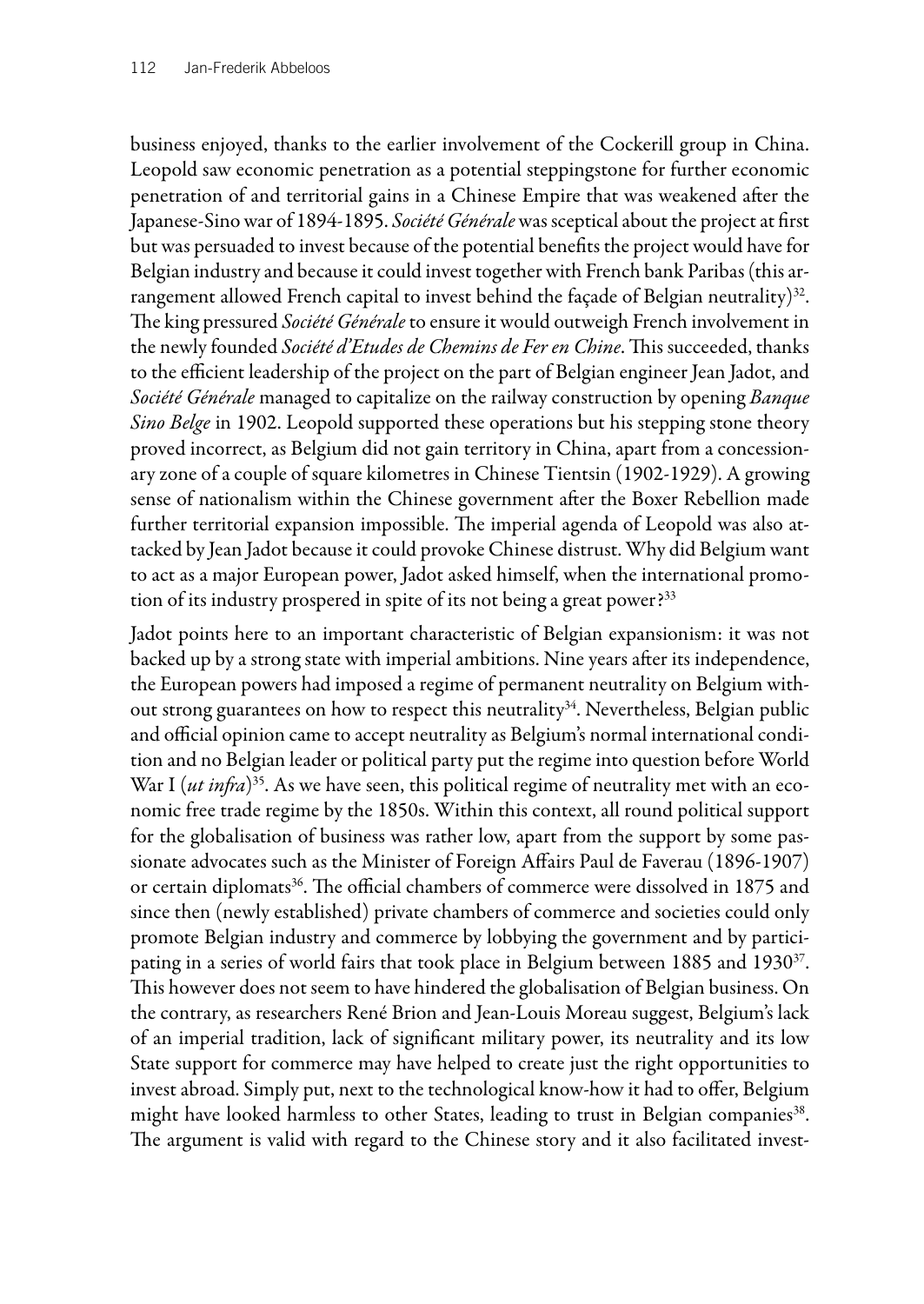ments in South America<sup>39</sup>. As the case of the French bank Paribas shows, the Belgian character of these investments should be interpreted loosely in this context. Whereas foreign capital could register in London to receive some protection rent from the Empire, foreign capital could 'settle' in Brussels to invest behind the façade of neutrality. However, Belgium's neutrality never provided any exclusive investment privileges. None of the countries it invested in proved resistant to the penetration by traditional imperialists such as Great Britain and France. At best Belgium's "tiny character" served as a negotiating asset when making a foreign investment deal. And it was not a permanent advantage. Belgian neutrality certainly did not make 'Belgian' investors immune from accusations of imperialism. In Russia, they were confronted with increasing hostility once the country faced a political and economic crisis at the turn of the century.

The neutrality of the Belgian state proved of little value in a context of rising nationalism and distrust towards foreign involvement, a sentiment that intensified after the Russo-Japanese war (1904-1905). The investment climate deteriorated and eventually the Russian Revolution of 1917 made any foreign investment impossible<sup>40</sup>. A similar development is noted in China after the Boxer Rebellion, but here foreign economic involvement was not made impossible as such although only the big investment groups managed to keep up their economic activities in China. In conclusion Belgium had little power to enforce investments in foreign markets or safeguard them once the political climate deteriorated. The cause of the globalisation of Belgian business was endogenous to the economic development of Belgium within a context of falling international prices, but the opportunities that businessmen had to export the available capital and know-how were determined by geopolitical currents over which the Belgian state had little influence. Moreover, the search for these opportunities was to a large extent left to the businessmen themselves and was promoted by King Leopold II who also tried to exploit geopolitical opportunities for his own imperial agenda. The biggest promotion for Belgian interests and business that Leopold could think of was the creation of a formal Belgian empire, to which we turn now.

# THE FOREIGN DIRECT RULE OF LEOPOLD II

After numerous failed attempts to acquire an overseas possession of any sort, Leopold II took the right gamble when he hired Henry Morton Stanley to explore the region around the African Congo-river between 1880 and 1884. He finally gained the recognition of the "Congo Free State" by the other European powers in 1885. Leopold's imperial agenda coupled personal and dynastic pursuit of honour and glory with the desire, or at least the claim, to make Belgium a great and wealthy nation. In line with the colonial aspirations of his father King Leopold I, Prince Leopold II had already talked to the Belgian Senate in 1855 about the need for commercial expansion, searching for new and protected markets for Belgian products<sup>41</sup>. After he became king in 1865, he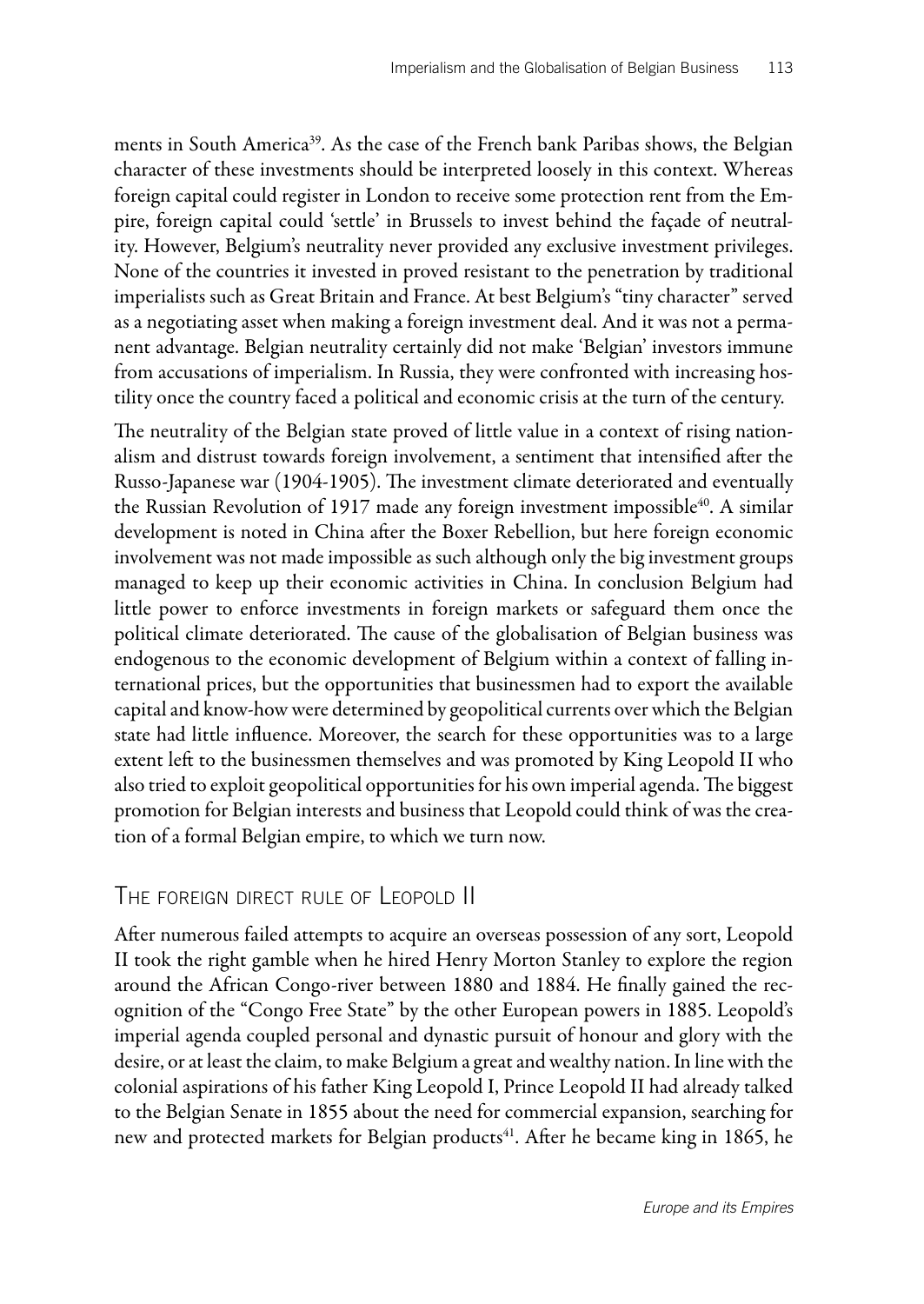intensified his efforts to put his ideals into practice. One way of realizing his views was through colonisation, a form of expansion which would not only create commercial opportunities but could also provide "spoils of efficient exploitation" as a direct way of organising an economic transfer from the colony to the royal family and Belgium $^{\rm 42}.$ 

Industrial and financial groups showed a lack of enthusiasm for Leopold's colonising plans<sup>43</sup>. Belgian industrialists might have been encouraged in their efforts to penetrate foreign markets by the acquisition of Belgian Congo by King Leopold II in 1885, but the colonial project itself had few supporters<sup>44</sup>. The real push for foreign direct investment was yet to come in 1885 and the export of goods, capital and know-how was still predominantly European orientated. When the real worldwide export of capital came, Belgian investors were more interested in the industrialising areas of the capitalist periphery than in looking for protected, distant and unlocked colonial markets in Africa<sup>45</sup>. Political support for Leopold's plans also was low because it conflicted with the free trade doctrine that was popular among politicians from 1860 on and because an imperial project could endanger the neutrality of Belgium<sup> $46$ </sup>. Up to the creation of the Congo Free State in 1885, Leopold chased his colonial dream without any considerable support from the Belgian state or Belgian capital. He did, however, succeed because of the renewed interest among European powers in colonisation, a mentality that Leopold took advantage of to draw his own colony on the African map and get it recognised. The other European powers agreed on Leopold's project because Congo was constructed as a zone of free trade and free business in Africa. Supervised by Leopold, Congo became a "Free State". In 1885 the Belgian parliament endorsed the view that only a personal union existed between Congo and Belgium, which meant that the colony was Leopold's private affair both politically and financially. Congo Free State was a "colony without a metropolis"<sup>47</sup> .

Leopold himself would always see his private colony as an important economic asset for Belgium. He promoted Belgian investments in the region through his personal connections with the Antwerp and Brussels industrial and financial elites. The creation of an armed Force Publique guaranteed a minimum of territorial consolidation and stability. But given the risky nature of investing in Congo and the high opportunity cost, the Free State did not become an important investment opportunity, let alone a commercial outlet, for the Belgian business elite. In 1885, Société Générale for example did participate in a loan to construct a railroad in Congo but basically it remained uninterested in the economic potential of Congo. When for this reason a new investment trust was set up in 1886, Le Compagnie du Congo pour le Commerce et l'Industrie (CCCI), its promoter Albert Thys had the greatest difficulty in bringing the necessary capital together<sup>48</sup>. To counter the lack of Belgian investments, Leopold invested part of his personal fortune in Congo, acquired loans from the Belgian government (in 1887, 1900 and 1905) and relied on the mobilisation of the cosmopolitan financial and trading networks for his capital needs<sup>49</sup>. But the financial problems remained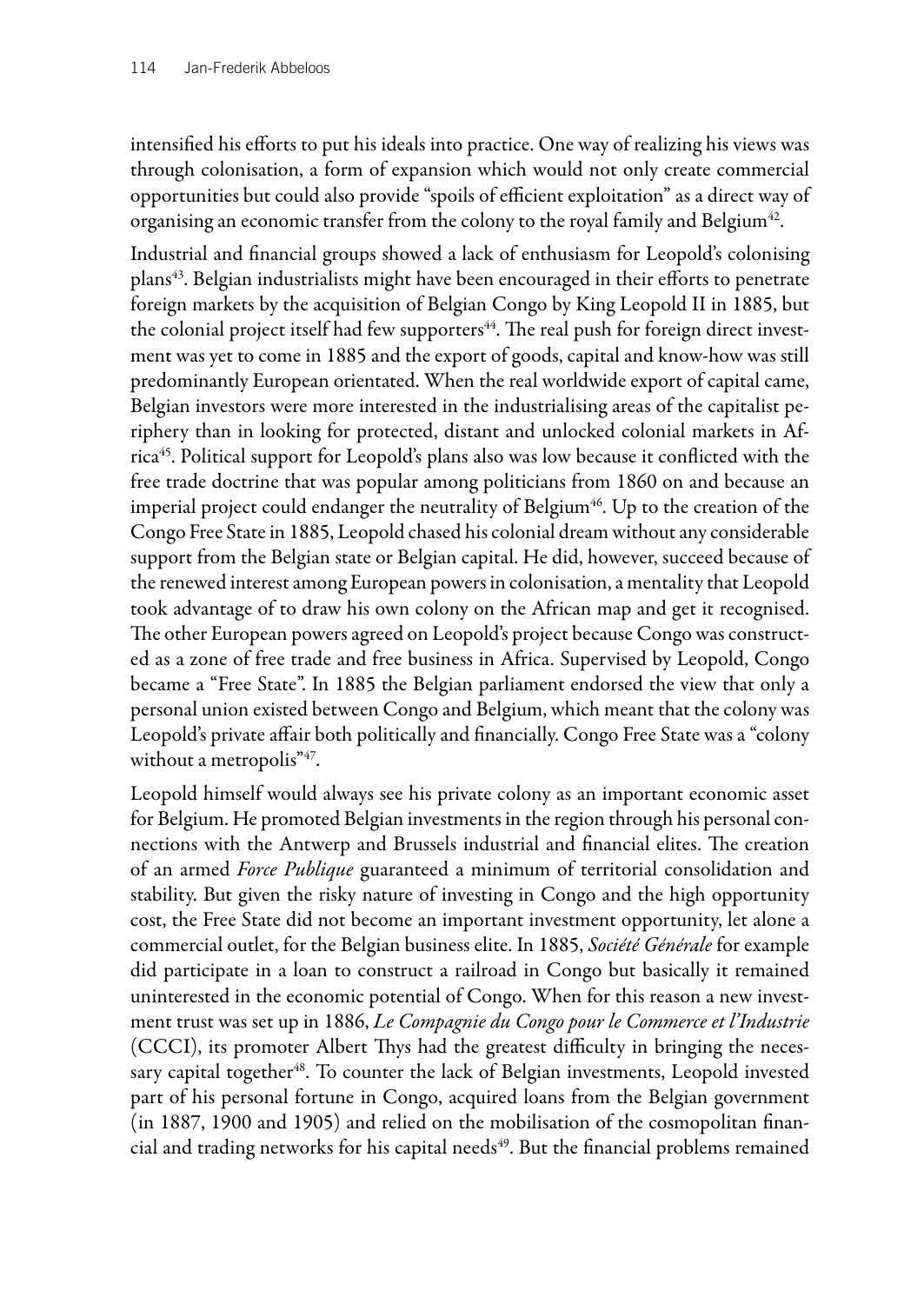and Leopold abandoned the liberal character of the Free State's economy altogether in 1891-1892. Import duties were levied in consultation with the other scrambling powers and Leopold remodelled almost the entire economy of Congo into a huge State monopoly. By 1892, free trade and free business were given up and a system of "concessionary capitalism" emerged. Investors received royal land grants, the right to police, enforce labour participation and exploit Congo's natural assets. In return the Free State received several shares in the licensed companies. Under this new regime, spoils were indeed realized as rubber and ivory were collected brutally and shipped out to the port of Antwerp. At that point, the Brussels capital network around Société Générale still kept its distance but Antwerp bankers, such as Alexandre de Browne de Tiège and traders such as Eduoard Bunge became involved in the exploitation of and trade in these precious natural assets<sup>50</sup>. Meanwhile an imperial spirit grew within certain, albeit still small, Belgian networks that supported colonial acquisition<sup>51</sup>. But as some private holding companies obtained no concession, such as Société Belge du Commerce du Haut-Congo, and were sidelined in Congo, a general feeling of trust among Belgian capitalists in the Congolese adventure was still missing. So, in conclusion, some venture capitalists with personal connections to Leopold seized their moment in Congo, but the leading expansionist industrial sectors from Belgium had less opportunity and no incentive to do business in Central Africa. Nevertheless, the profitable turn in the colonial economy strengthened Leopold's belief in the benefits of territorial expansion, something he consequently aimed for in China as we have seen and attempted in Brazil<sup>52</sup>. In both cases the imperial project failed. Nevertheless, the Chinese experience was important since it had brought Leopold and Société Générale closer together.

After the Chinese experience Société Générale responded to Leopold's calls to invest in Congo, this time in a significant manner. Under the auspices of Jean Jadot, who had left China and became director of Société Générale in 1906, three licensed companies were set up by Leopold in that year to further exploit Congo's mineral resources: the Union Minière du Haut-Katanga (UMHK), Société Internationale Forestière et Minière du Congo (Forminière) and La Compagnie du Chemin de Fer du Bas-Congo au Katanga (BCK). Because of their managerial and technological expertise, Leopold promoted British and American involvement in the companies. In order to have a Belgian voice on the board, he sought the support of Société Générale as he had done earlier in China. But even though 1906 signalled the beginning of the involvement of Société Générale in Congo, a significant influx of Belgian capital into Congo did not take place until the 1920s, after Congo had been taken over by the Belgian state and World War I infused economic (colonial) policy with a stronger patriotic spirit.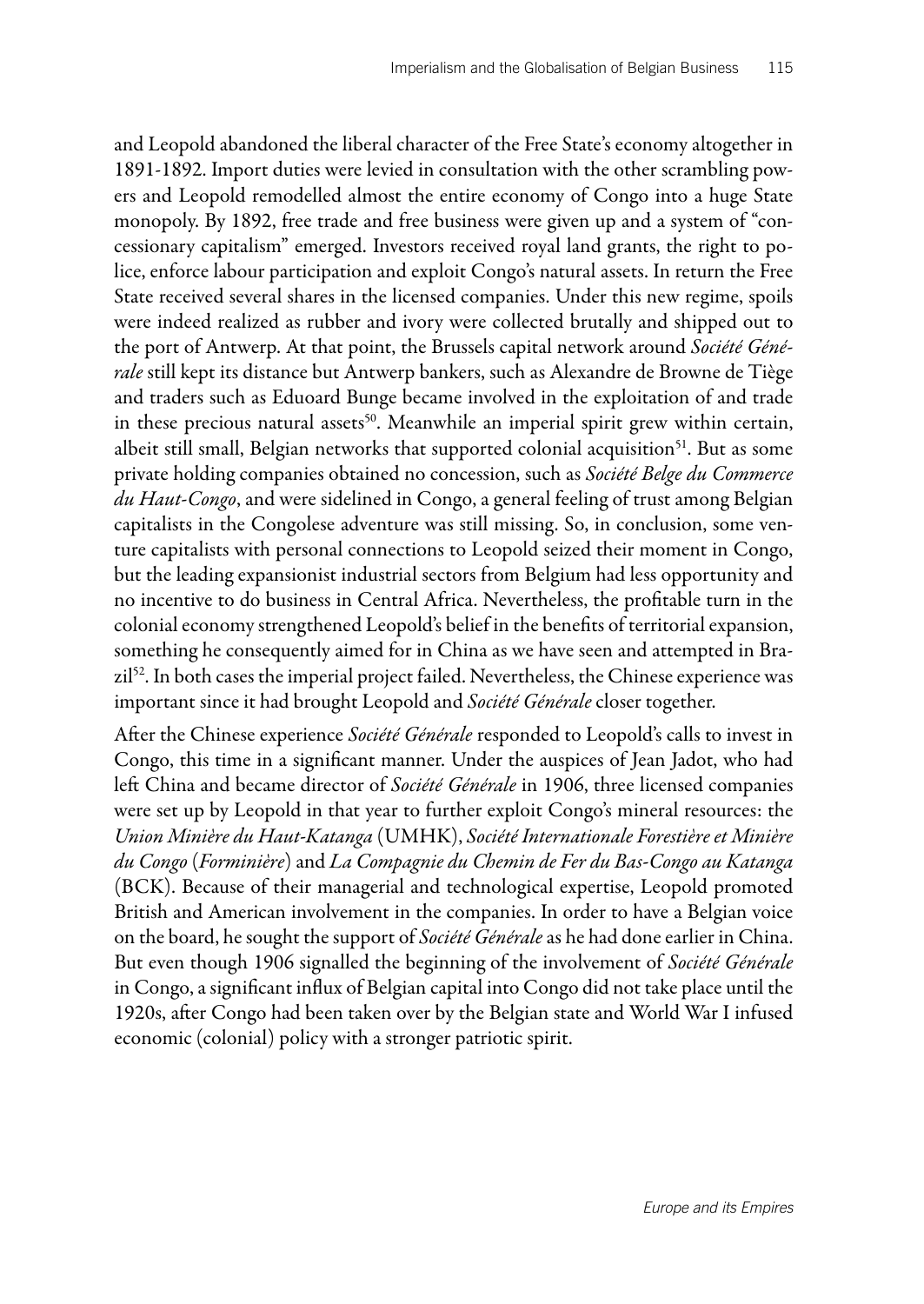#### BELGIAN CONGO: THE CREATION OF AN IMPERIAL ECONOMIC NETWORK

Congo Free State became Belgian Congo in 1908, when the Belgian state took over Leopold's "enterprise" in reaction to the international criticisms of the concession system that Leopold II had installed from 1890 in what should have been a Free State. The concession system directly infringed the provisions of the Berlin Act of 1885 on the freedom of trade in the Congo basin. As the system pushed the collection of wild rubber by all available means, it furthermore resulted in the brutal treatment of the Africans. This also conflicted with the Act which urged the powers exercising authority in the Congo basin to protect and further the welfare of the inhabitants<sup>53</sup> This was the central message of the Congo Reform Association (and especially the trio of Roger Casement, Edmund Morel, and John Holt), which was able to exert continuous pressure upon the British government and the Foreign Office, providing an important impetus to the change of ownership of Congo from Leopold to the Belgian government in 1908<sup>54</sup>. One year later, Leopold died and Albert I became the new king of Belgium, one with fewer ties to but a profound interest in the development of Belgian Congo.

After the Belgian take-over, Congo gradually reflected the colonial satellite pattern of production, serving primarily as a source of raw materials for the metropolis while importing most of the manufactured goods required. From a Belgian perspective however, Congo did not become an important economic partner for Belgium. Overall, only 2.7 per cent of Belgian exports went in the direction of Central Africa and only 5.7 per cent of all imports came from the colony. The total impact of the Congo on the Belgian economy was also limited and never exceeded 3 per cent of the Belgian GDP<sup>55</sup>. But this macro-economic picture might be misleading. If Congo was of little significance for the growth rate of the total Belgian economy, colonial opportunities probably contributed to the development and growth of specific sectors in the Belgian economy. Under Leopold, the trade in colonial resources to some extent stimulated the development of the port of Antwerp, and under the Belgian regime, the availability of Katangese raw copper allowed for the refining of copper in Belgium and development of a non-ferrous industry<sup>56</sup>. Next to this, Congo became a financial blessing for a relatively small network of Belgian investors due to the highly profitable investments in the region. By 1920, revenues from financial and industrial investment largely exceeded profits from metropolitan industries<sup>57</sup>. The 1920s can be seen as the decade in which Belgian financial and industrial interests were finally attracted to Congo, fusing the expansionist agenda of capital with the imperial opportunity of having a colony. What accounts for this shift?

On the one hand the 1920s saw a growing demand for foreign commodities and raw materials that rekindled the economic elite's international outlook. On the other hand European inter-State relations had changed during and after World War I. Great Britain had suffered a first blow to its hegemonic position and all warring States had the experi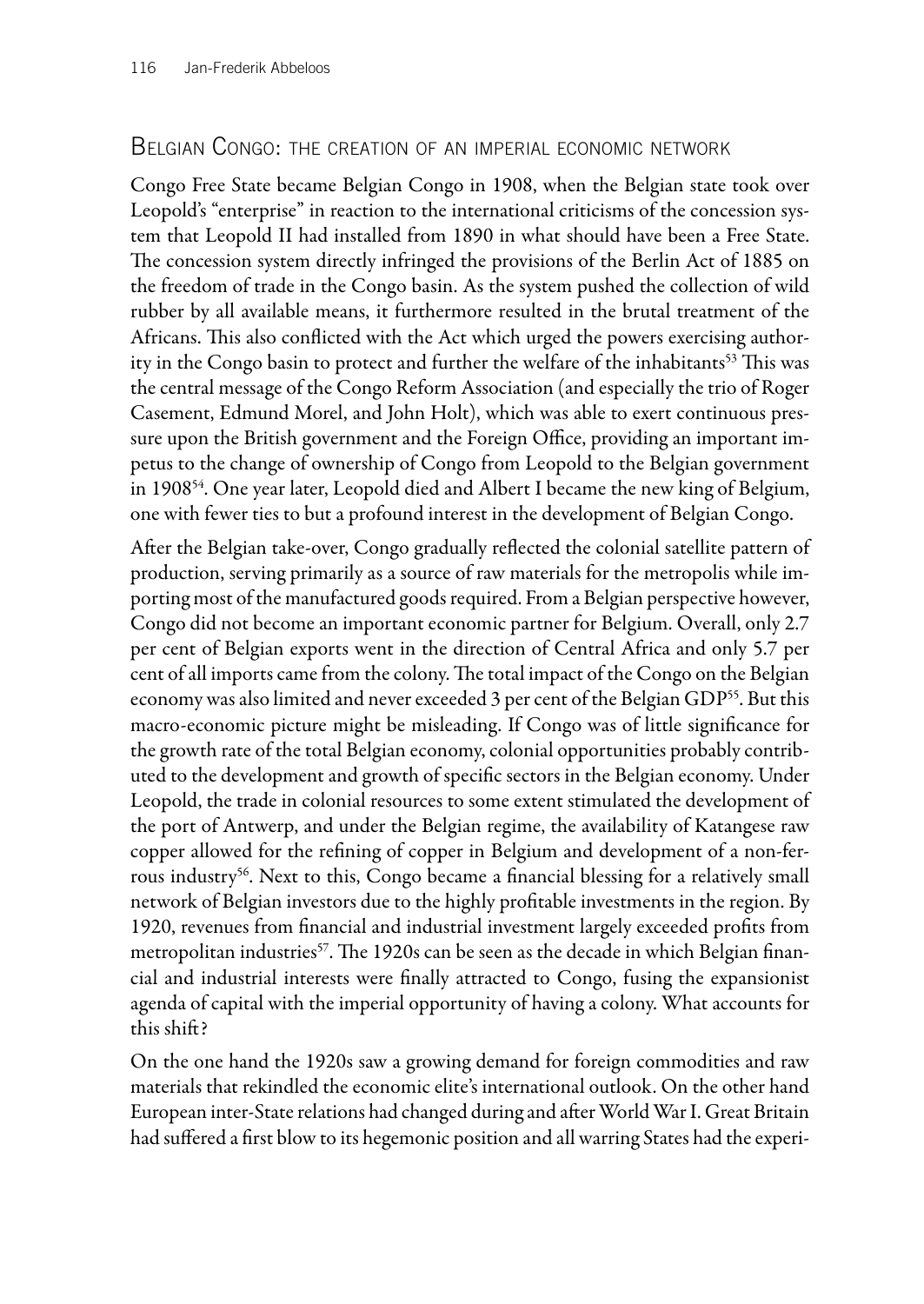ence of commanding a war economy in contrast to any pre-war ideological hesitation to intervene strongly in the economic sphere<sup>58</sup>. Within this geopolitical situation the Belgian economic elite seized the opportunities that Belgian imperialism had created in Congo earlier. This time business did follow the flag for two complementary reasons. On the one hand the Russian and Chinese experiences might have raised some doubts about the strength of informal imperial or investor networks. On the other the formal imperial network that the Belgian state commanded probably seemed like a beneficial business environment, one that no longer rested on the ambitions of one man and was actually aimed at attracting big Belgian investors.

This promotion of Belgian investments in Congo was part of a patriotic colonial policy that had developed since Belgium took over Congo in 1908. Whereas Leopold's project initially met with political apathy, the Belgian political elite gradually embraced and even emphasized the Belgian character of and mission in Congo after the take-over. Within the Ministry of Colonies and among leading politicians and diplomats, the attitude prevailed that Belgian Congo was a national affair<sup>59</sup>. Congo was however not an important State affair. The Belgian take-over was accompanied by a strict separation of the Belgian state budget and the colonial budget. Public investments in the colony were quite small in comparison with total government expenditure and the public investments made by other colonising nations<sup>60</sup>. Using the well-known expression coined by Crawford Young, the managing of Congo's development was left to a "colonial trinity" composed of the colonial administration, the large enterprises and the Catholic missions, which are left out of the picture here<sup>61</sup>. Although the interests of all three partners in the trinity could diverge, the metaphor underscores the fact that the decision making process in Brussels was centred on the Ministry of Colonies whose decisions were to be implemented by the colonial administration and largely aimed at the promotion of the interests of Belgian investors and Belgian Catholic missions.

The idea that Congo was a national affair generated distrust towards too much foreign involvement with it, either in the form of foreign investments or settlements in the region or in the form of foreign critiques on how to manage the colony adequately. During the first two decades of Belgian Congo this attitude even gave way to a colonial policy of "Belgianization" which aimed to augment the percentage of Belgians in the total white population of Congo and to attract further Belgian capital to  $\text{Congo}^{62}$ . This patriotic attitude itself was a reaction to a general fear of being sidelined in Africa by stronger colonising states, a fear that almost turned into suspicion with regards to Great Britain, which only recognised Belgian Congo in 1913<sup>63</sup>. Anxieties remained afterwards as World War I showed that both in Congo and in Europe, Belgium's neutrality was not self-evident when it conflicted with the interests of stronger states. Germany invaded Belgium on 4 August 1914 and the fear existed that Congo would also be incorporated into Germany's African imperial project. In practice the German Foreign Office placed a low priority on expansion in Central Africa, although officials at the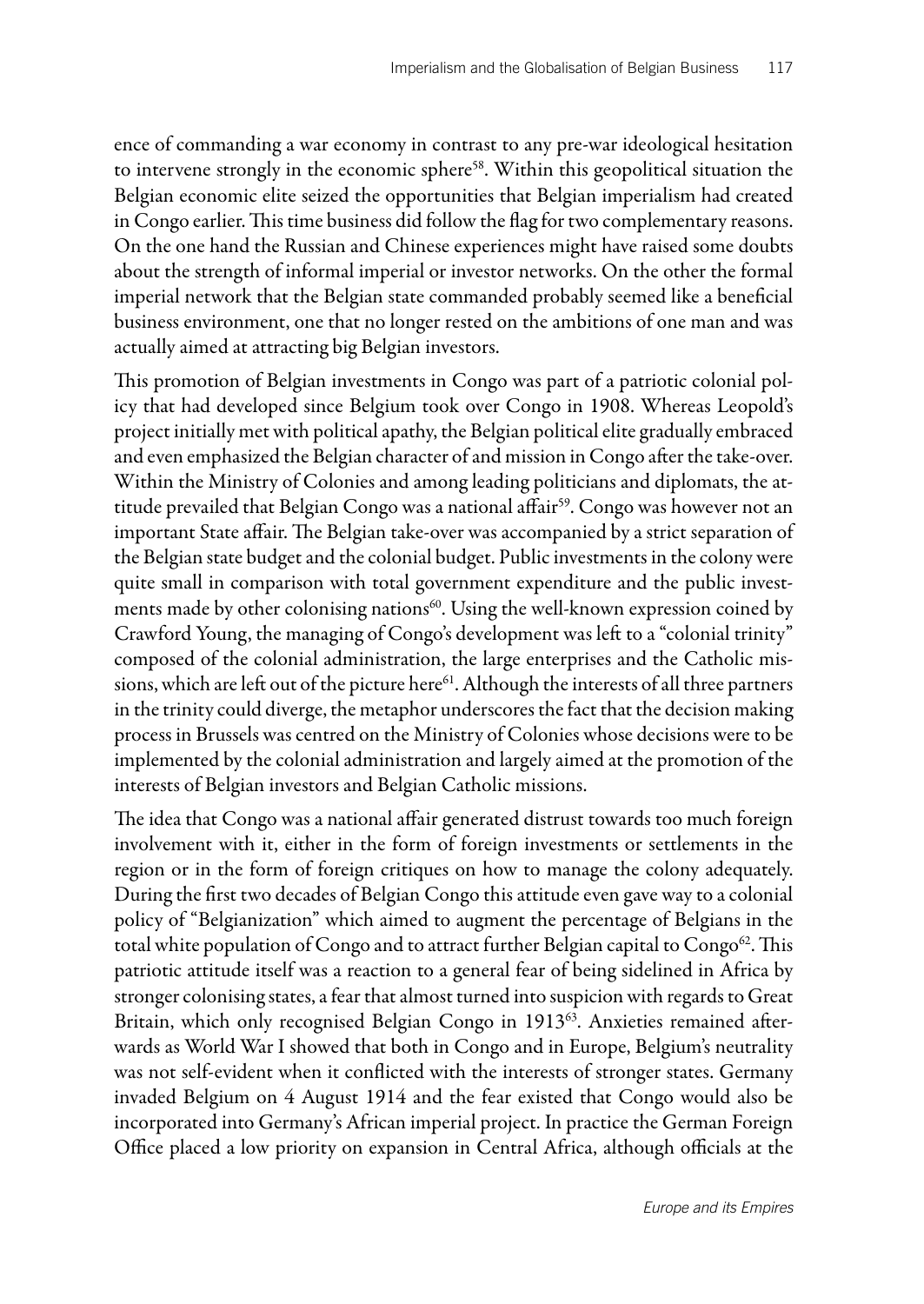Colonial Ministry went to considerable lengths to promote German economic interests in the Congo<sup>64</sup>. But these officials knew that there was little hope of maintaining an economic interest in Congo when war broke out in Africa. It was actually Great Britain and France that resisted the stipulation in the Berlin Agreement for the neutralization of the Congo basin in the event of a war between European colonial powers. Belgium complied and permitted the transit of Allied forces through the colony. This allowed for the first attack against German possessions in Central Africa on 5 August 1914, before Germany fired the first shots in Congo on 22 August<sup>65</sup>. In the words of Bruce Fetter, 1914 proved to the Belgian elite that political leaders were "capable of sacrificing cherished principles of government to nationalist sentiment"<sup>66</sup> .

World War I had thus "fatally undermined" the regime of permanent neutrality and stimulated a greater interest in safeguarding national security, both political and economic<sup>67</sup>. In general, this was a preoccupation that all the belligerent parties shared and after World War I a greater sense of economic nationalism prevailed within Europe. Especially when it came to the supply of raw materials, Germany and Britain, but also junior partners like Belgium, wanted to secure their own supply within their own sphere of influence. In the case of the copper sector for example, this agenda was pursued through the actions of State-sponsored corporations such as the British Metal Corporation, Metallgesellschaft and the Union Minière du Haut-Katanga<sup>68</sup>. I mention the copper sector because it became the backbone of Congo's export-orientated economy while the Union Minière du Haut-Katanga, the company whose creation initially pulled Société Générale into Congo, developed into the biggest Belgian colonial company. After World War I Jean Jadot and Société Générale shared the political concern for economic security and the need to reboot Belgian economic performance. This connected well to their own need to set up a metallurgical industry in Belgium that would literally bring home the financial and industrial benefits of Congo's copper treatment $^{\rm 69}$ .

Within Congo the fusion between a patriotic economic policy and business interests resulted during the investment boom of the 1920s in the formation of what Jean-Luc Vellut has called a "colonial bloc", a conjunction between political and private interests, visible in the close co-operation in Brussels and in the local operations of the colonial administration. Business relied on politics to partition the territory into economic and social areas, giving preference to the priorities of various sectors of the colonial economy such as mining, agriculture and the transport sector. Politics depended on colonial business for its tax revenue and pushed it to contribute to the development of the metropolis and the colony. The relationship between these two members of the colonial trinity was however unequal. The balance in Congo was in favour of the large companies that made the largest contribution to the colonial budget and had the best connections within a network of power that brought businessmen and politicians together in Brussels<sup>70</sup>. As the ministers of colonies were almost all members of the Catholic party and the managers of *Société Générale* originated from a Catholic social environment, the op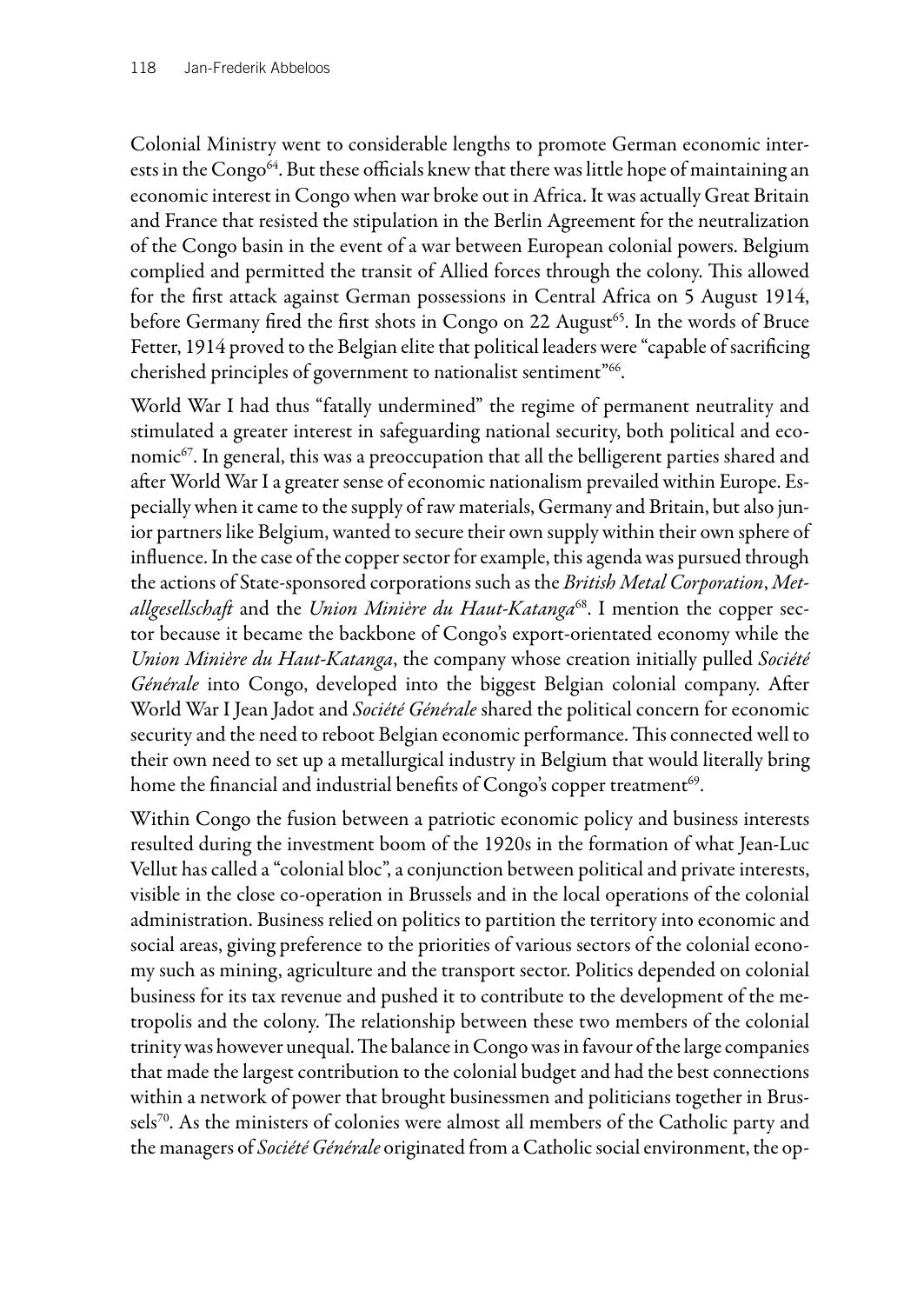erations of the colonial bloc were already criticized by contemporary right and left wing politicians inside Belgium who saw Société Générale as a "State inside the State" and the Ministry of Colonies as a mere servant of private interests<sup>71</sup>. These accusations demand further historical research but in any case Société Générale greatly expanded its control over the Congolese economy during the twenties, despite its initial hesitation to invest in the colony. If one company history states that in 1921 Congo was still nothing more than a financial black hole ("un gouffre d'argent"), the absorption by Société Générale of Banque d'Outremer in 1928 signalled the beginning of what Guy Vanthemsche has called a colonial "economic empire"72. Due to this merger, Société Générale gained control over the CCCI of the late Albert Thys (ut supra) and it dramatically expanded its range of activities in Congo. This economic empire was managed by a handful of men of Société Générale and a colonial committee that was specially set up to manage the different interests of the holding company in the colony. An analysis of the network of these people and this committee could certainly provide some insights in the extent and limits of the interests between State and capital<sup>73</sup>. Today a lot of company archives, such as those of the CCCI and the Union Minière du Haut-Katanga are open, and Belgian researchers René Brion and Jean-Louis Moreau have catalogued them<sup>74</sup>. These archives can probably provide a better insight into relations between State and capital in the administration of Congo.

#### **CONCLUSION**

The aim of this chapter was to consider whether the globalisation of Belgian business and the process of imperialism between 1870 and 1930 could be seen as particular expressions of Belgium's economic development, and whether political action and commercial/financial/industrial action backed each other up during this phase. Based on a literature survey we can conclude that initially the globalising actions of a limited network of investors, bankers and holding companies such as *Société Générale* happened relatively independently from the pattern of imperial expansionism that was carried out by King Leopold II and a small circle of confidants. Only the former can be linked to Belgium's history as an industrialized free trader. Up to 1870, Belgium benefited from a European free trade consensus and the Belgian economic elite had no incentive to search systematically for foreign direct investment opportunities, let alone to participate in any colonial scheme. After 1870, when colonisation became fashionable, the Belgian economic elite devised its own strategy to face the challenges of overproduction, profiting from the accumulated know-how in the leading sectors of the First Industrial Revolution and stimulated by surplus capital that was gathered within the industrial groups, mixed banks or on the stock exchange. Financial and industrial interests fused in the setting up of investments in foreign markets in and outside Europe.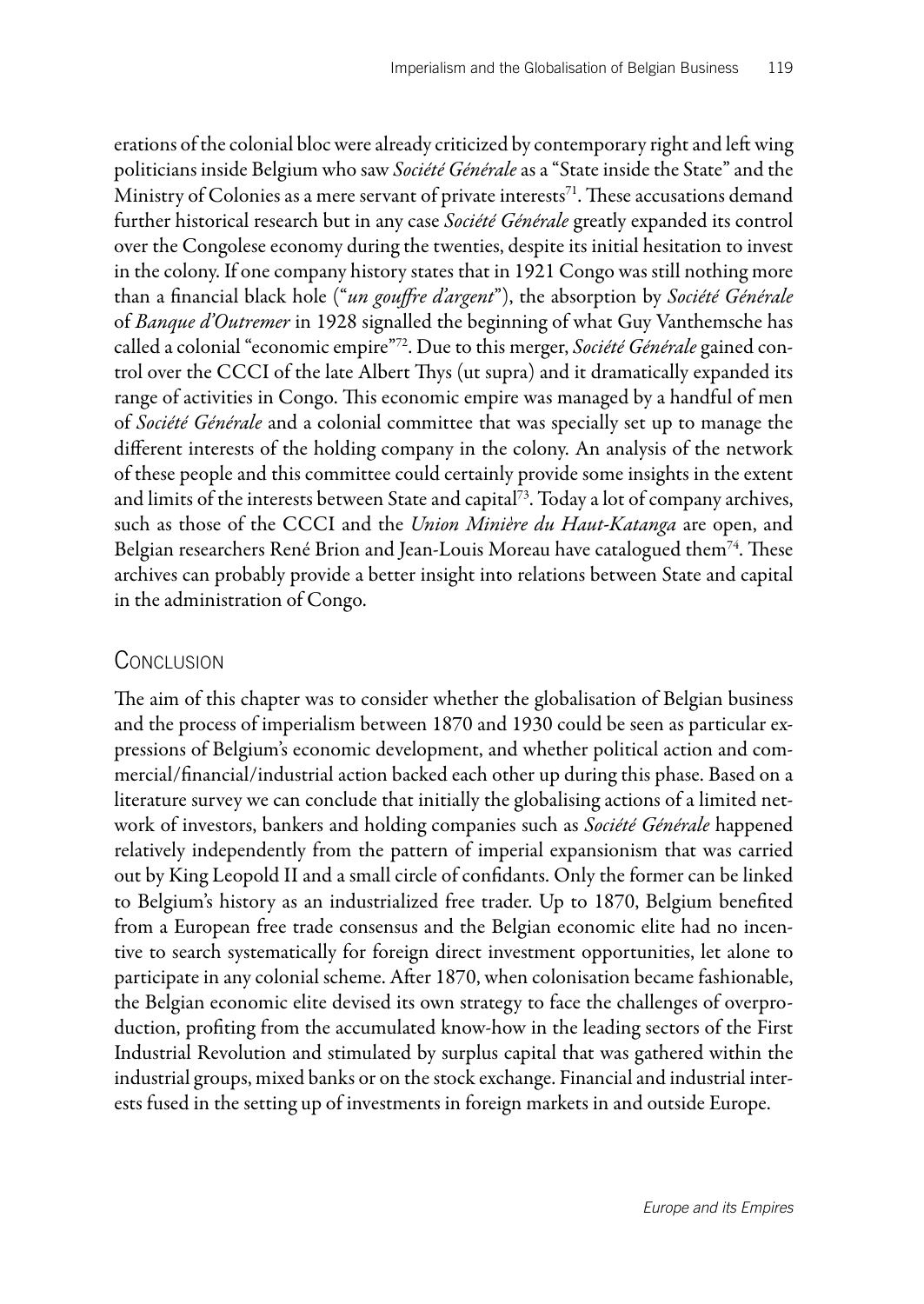Whereas Belgian capital at the end of the 19th century found sufficient investment opportunities in the markets of new industrializing states and business saw no need for a search for protected markets, Leopold firmly believed that colonies would always benefit the home country, even when they were located in a remote and unlocked region such as Central Africa. He tried to stimulate the interests of Belgian business for the regions that gained his attention, such as China and Congo. But as we have seen, both in Congo and China the enthusiasm of the business elite remained low and Table 1 shows that in comparison to other regions such as Russia and South America, a relatively small amount of capital was invested in Congo or China. Nevertheless, without Leopold II, investments in the regions would be even lower or inexistent and the actions of the king did create opportunities of which a limited network of Belgian and other investors made use. In the longer run, Leopold's imperial dreams led to the formation of Belgian Congo, a colony which did become an attractive investment region. After the investment climates changed in Russia and China and within a context of post-war protectionism, the colony was incorporated more strongly into an imperial network, benefiting Belgian investments.

In both globalisation and the imperial pattern of expansionism, the Belgian state acted as a rather invisible third party before World War I. Political support for the expansionism of business and Leopold's imperialism was limited to individuals within the political parties, the diplomatic corps and the Ministry of Foreign Affairs. The institutions as such provided limited systematic and active support. The dominance of the free trade regime and Belgium's neutrality can explain this attitude. However, the opinion was voiced that the invisibility of the Belgian state and its neutrality might just have created the right circumstances in which Belgian companies could easily penetrate distant markets such as Russia, South America and China. This image was a promotional tool for Belgian business which otherwise could not count on the Belgian state to enforce investments in foreign markets or safeguard them once the political climate deteriorated. The Belgian state did get involved in the political management of the colony from 1908 onward. Following the turmoil of World War I, Belgium's traditional political policy of neutrality and economic non-interventionism made way for a more cooperative strategy between state and capital in colonial affairs. The 1920s seem to be the moment when Congo became incorporated into an imperial network, serving the needs of the metropolis and Belgian investors. Political action and commercial action backed each other, or more precisely political action seemed to back up commercial action.

In sum, Belgium's expansionist history shows links between territorial and economic integration that change over time due to the changing geopolitical and geo-economic situations and the motives of the expansionist groups involved. This broad conclusion is based on a rather anonymous treatment of those who directed political and commercial action and a strong focus on the metropolitan side of the imperial equation.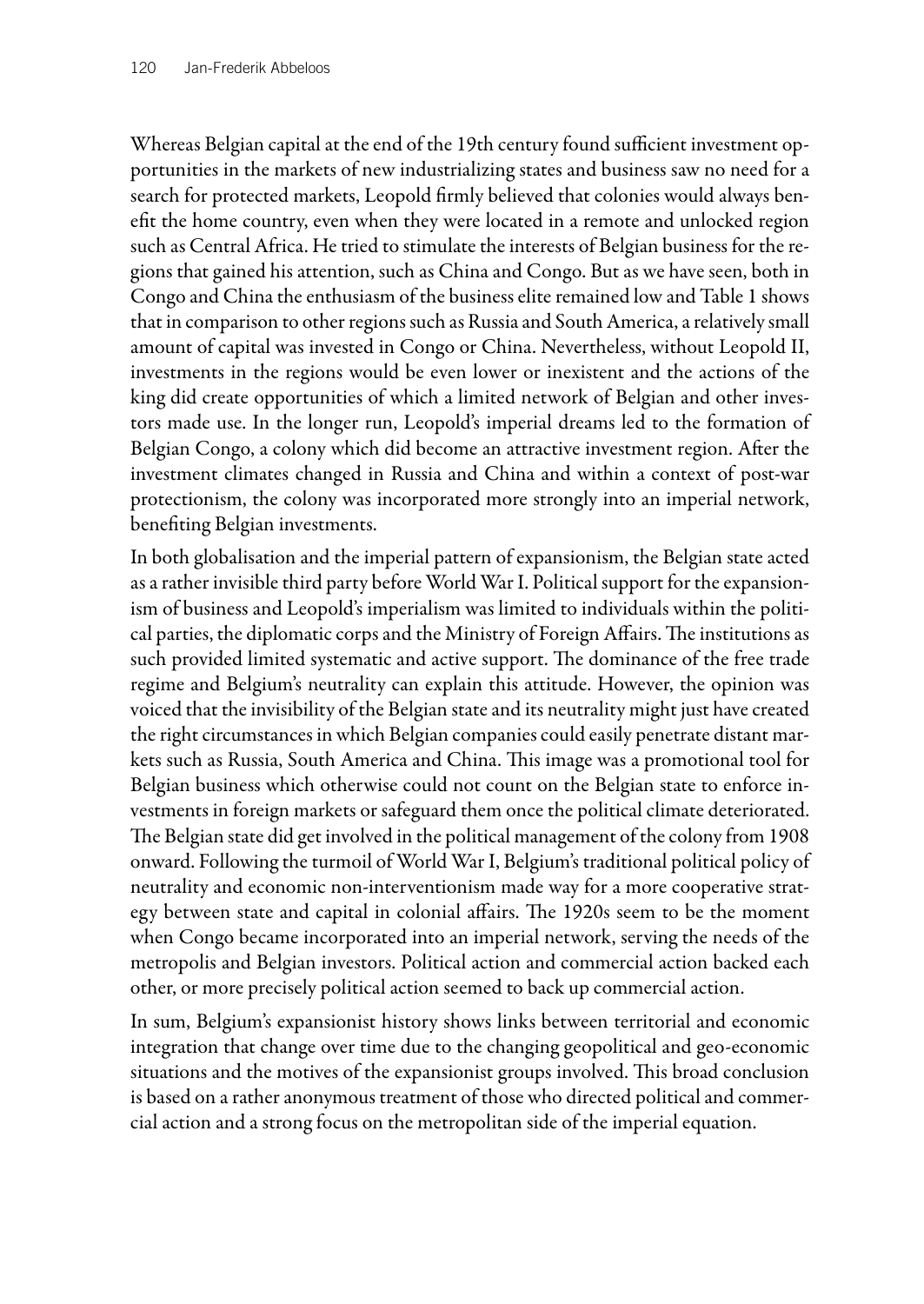First the anonymous treatment. Given the scope of this chapter, I presented the context within which actions took place more than the actions themselves or the actors involved. The choice is more than a pragmatic one as the relationship between the Belgian and international network of investors and Leopold II and the relationship between investors and the colonial administration or the Belgian state are in need of more scholarly attention. In addition to this we know too little of the mental map of the parties involved. State officials, the colonial administrators, investors and the missions may have had different views on the short and long-term objectives of the colonial project in particular or expansionism in general. Finally the role and importance of foreign capital in the expansion of 'Belgian' companies and the development of Congo has only be touched upon but should be addressed more clearly. A thorough analysis of the origins and motivations of the investors that 'passed' through Brussels could point this out.

Next to this the local dynamics in the different regions where capital was invested and their feedback effects have for the most part been left out of the picture. Only the changing Russian and Chinese investment climate has been referred to in this contextual analysis. Here the choice is for the most part pragmatic as there is a vast literature on the economic and social history of "host economies" such as Russia, China and of course colonial Congo. However, this literature is often not concerned with the link between local events and the reaction in Brussels, especially in the case of imperial Russia and China; the Belgian connection is of lesser importance to their history. And as regards Congo, it is hard to assess the ability and willingness of the colonial apparatus to implement metropolitan policy, or to ascertain how the relationship between colonial administrations and colonial business differed between Brussels and the colony.

Exploring these two aspects would allow for a more thorough treatment of the relations between the expansionist tendencies of commercial/financial/industrial interests and political interests in Belgium's expansionist or international history. This chapter has hopefully situated the problem, introduced the Belgian example of national expansionism and showed why it would be important to connect it to the broader debate on the links between territorial expansion and economic integration.

# **NOTES**

- 1 I thank Aldwin Roes, Stéphane Hoste, professors Guy Vanthemsche and Eric Vanhaute and the two anonymous reviewers for their critiques, remarks and valuable insights.
- 2 The intellectual shift within the social sciences from the subject of globalisation to the subjects of capitalism and imperialism is treated by A. Callinicos, Social Theory: a historical introduction, Cambridge 2007, pp. 323-352. The other way around, the study of empires and imperialism is connected to the globalisation debate by A.G. Hopkins and Peter Cain in the second edition of British Imperialism, 1688-2000, London 2001, pp. 661-681.
- <sup>3</sup> E. Hobsbawm, *The Age of Empire: 1875-1914*, London 1987.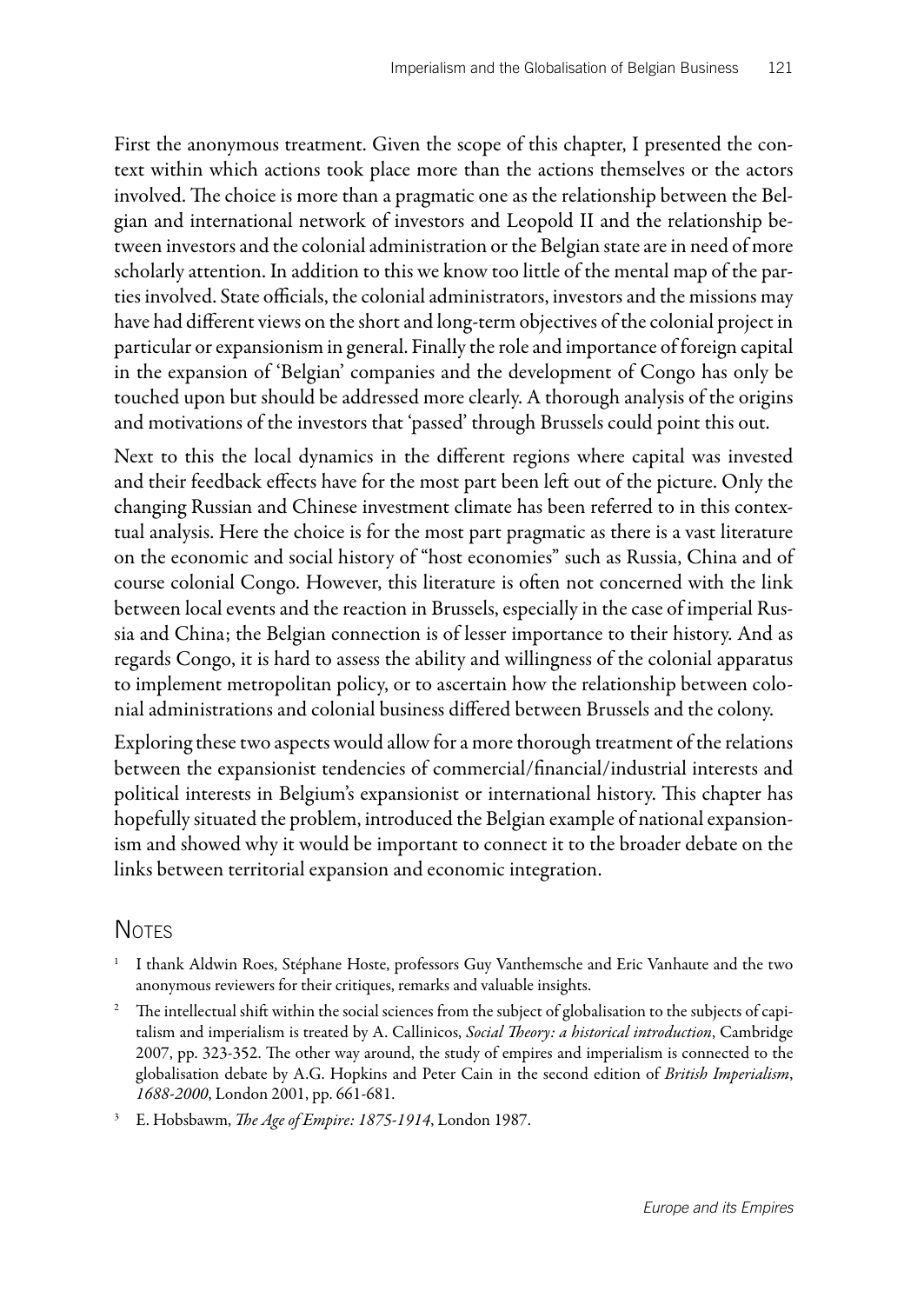- 4 A descriptive account of the wave of New Imperialism can be found in R.R. Palmer, J.G. Colton, L. S. Kramer, A history of the modern world, Boston 2007, pp. 629-675.
- 5 Kevin O'Rourke and Jeffrey Williamson offer evidence of a price convergence from 1870 on, but they believe that more data would show that price convergence and globalisation started earlier, connecting it to the 1820s when the British industrial revolution took off after the French War. In conclusion they propose that "the really big leap to more globally integrated commodity and factor markets took place in the second half of the century". K. O'Rourke, J.G. Williamson, *Globalization and history: the evolu*tion of a nineteenth-century Atlantic economy, Cambridge 1999, p. 2; K. O'Rourke, J.G. Williamson, When did globalization begin? in "European Review of Economic History", 2002, 6, pp. 38-39.
- $^{\rm 6}$   $\,$  F. Cooper, *Colonialism in question: theory, knowledge, history,* Berkeley 2005, p. 105.
- 7 D. Held et al., Global transformations: politics, economics and culture, Cambridge 1999, pp. 156, 198.
- <sup>8</sup> With regards to the case of "British imperial" business in China, see N. Petersson, *Gentlemanly and* not-so-gentlemanly imperialism in China before the First World War, in S. Akita (ed), Gentlemanly capitalism, imperialism and global history. Basingstoke 2002, pp. 103-122. For a broader discussion with regards to the difficulties in determining corporate ownership see G. Jones, Nationality and multinationals in historical perspective, in "Harvard Business School working papers", issue 06-052, 2005.
- 9 On the challenge to compare more formal empires, see S. Reynolds, Empires: a problem of comparative history, in "Historical Research", 2006, 79, pp. 151-165. The need to put the scholarly output concerning the British Empire in a full comparative context is stressed by Cain and Hopkins in British Imperialism cit., pp. 658-659 and by G. Austin, *Economic imperialism*, in J. Mokyr (ed.), *The Oxford encyclopedia* of economic history, vol. 2, Oxford 2003, pp. 145-155.
- J. Hobson, Imperialism, a study, New York 2005; J. Gallagher, R. Robinson, The imperialism of free trade, in "The Economic History Review", 1953, 6, pp. 1-15; P. Cain, A.G. Hopkins, The political economy of British expansion overseas, 1750-1914, in "Economic History Review", 1980, 33, pp. 463-90; Cain, Hopkins, British Imperialism cit., passim.
- <sup>11</sup> The debate on the Gallagher and Robinson thesis is presented in W.R. Louis, *The ends of British Impe*rialism: the scramble for empire, Suez and decolonization, London 2006, pp. 908-954. Critical essays on the Cain and Hopkins thesis are collected in Akita (ed), Gentlemanly Capitalism cit.; R.E. Dummet (ed.), Gentlemanly capitalism and British Imperialism: the new debate on Empire, London, New York 1999. A discussion of the ideas of Hobson and their acceptance is found in Peter Cain, Hobson and imperialism: radicalism, new liberalism, and finance, 1887-1938, Oxford 2002.
- $12$  A comparison of the different empires under construction during the age of empire is presented in B. Etemad, La possession du monde: poids et mesures de la colonisation, Brussels 2000, pp. 229-259.
- <sup>13</sup> M. Mann, *Incoherent Empire*, London 2005, p. 13; G. Schöpflin, *Nations, identity and power: the new* politics of Europe, London 2000, p. 137.
- <sup>14</sup> In a recent unpublished Ph.D., political scientist Merijn Van den Eede (De Belgische mondiale expansie, 1831-1914, Ghent 2006) looks at the two expansionist movements up to 1914, investigating the actions and motives of the political, diplomatic, economic elite and the royal family. His work builds on the standard monograph on Belgium's foreign policy by R. Coolsaet, België en zijn buitenlandse politiek 1830-2000, Leuven 2001. A starting bibliography on the expansion of Belgium can be found in M. Dumoulin, J. Hanotte, La Belgique et l'étranger, 1830-1962: bibliographie des travaux parus entre 1969 et 1985, in M. Dumoulin, E. Stols (eds.), La Belgique et l'étranger aux XIXe et XXe siècles, Brussels 1987. On the historiography of Belgian colonisation, see G. Vanthemsche, The historiography of Belgian colonialism in the Congo, in C. Lévai (ed.), Europe and the world in European historiography, Pisa 2006, pp. 89-119.
- $15$  J. Mokyr, The industrial revolution in the Low Countries in the first half of the nineteenth century: a comparative case study, in "The Journal of Economic History", 1974, 34, p. 368. For a detailed account of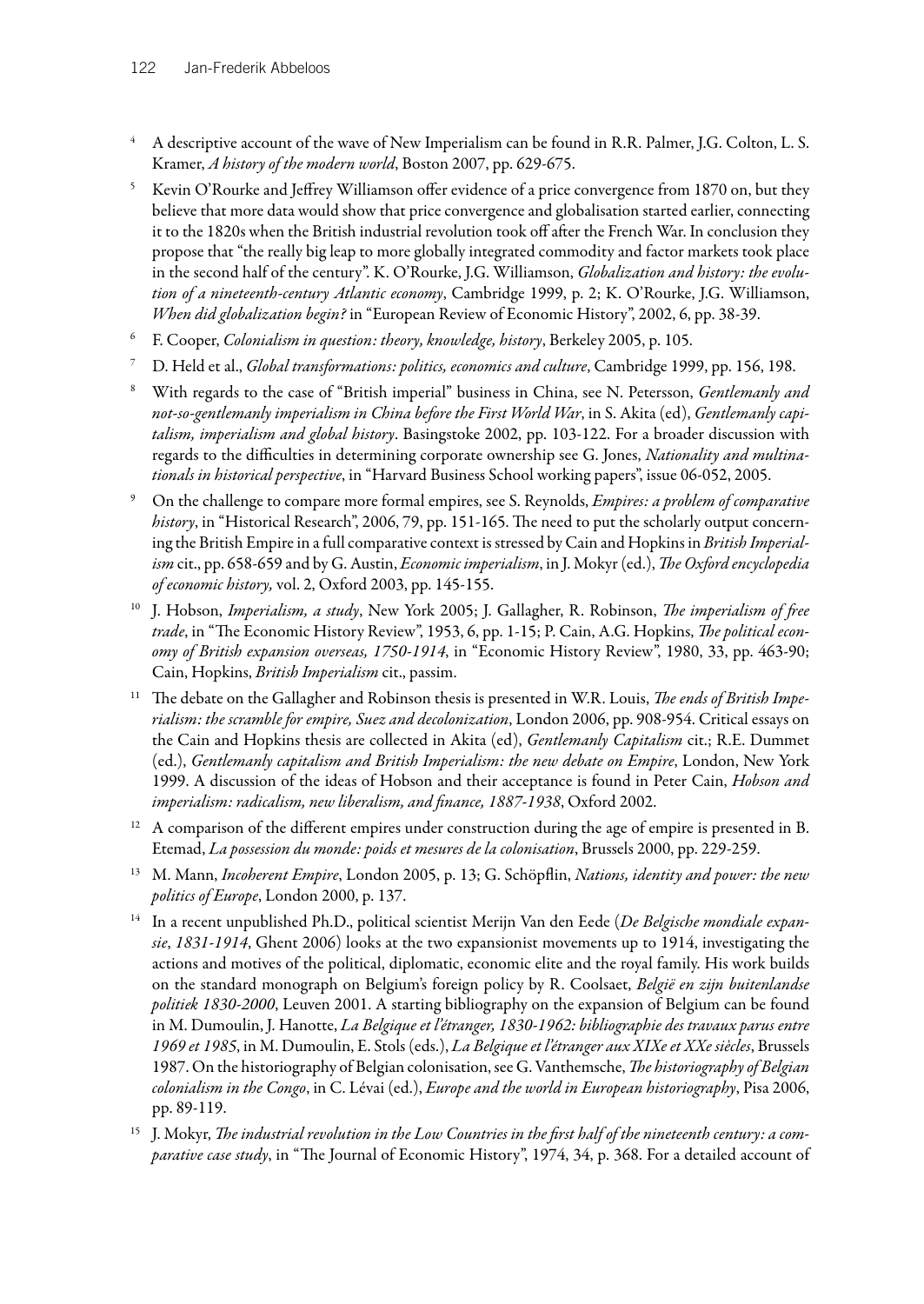Belgian industrialisation, see P. Lebrun et al., Essai sur la révolution industrielle en Belgique: 1770-1847, Brussels 1981.

- <sup>16</sup> E. Horlings, *Een batig slot? De economische oorzaken en gevolgen van de Scheiding*, in F. Judo, S. Van de Perre (eds.), De prijs van de Scheiding: het uiteenvallen van het Verenigd Koninkrijk der Nederlanden, Kapellen 2007, p. 120.
- <sup>17</sup> H. Van der Wee, Investment strategy of Belgian industrial enterprise between 1830 and 1980 and its influence in the economic development of Europe, in H. Van der Wee, J. Blomme (eds.), The economic development of Belgium since 1870, Cheltenham 1997, p. 188.
- <sup>18</sup> M. Van Dijck, De wetenschap van de wetgever: de klassieke politieke economie en het Belgische landbouwbeleid, unpublished Ph.D. thesis, Leuven 2004.
- <sup>19</sup> E. Gubin, J.-P. Nandrin, Het liberale en burgerlijke België, in Els Witte et. al. (eds.), Nieuwe geschiedenis van België, I: 1830-1905, Tielt 2005, pp. 373-376.
- <sup>20</sup> H.-J. Chang, *Kicking away the ladder: development strategy in historical perspective*, London 2006, p. 42. This assertion by Chang can be supported by data on the average tariff rate on manufactured products in Belgium presented in D. Degrève, P. Lebrun, Le commerce extérieur de la Belgique 1830-1913-1939: présentation critique des données statistiques, vol. 1a, Brussels 1982, p. 39. For a comparison to the tariff rates of other European States, see P. Bairoch, *Economics and world history: myths and paradoxes*, New York 1993, p. 40.
- <sup>21</sup> "Tous les faits concourent à la même conclusion: malgré des tendances protectionnistes indiscutables, le tarif des douanes de 1924 était d'une grande modération, sauf pour quelques catégories d'articles où des droits étaient voisins d'une moyenne de 15 p.c." G. De Leener, La politique commerciale de la Belgique, Paris 1934, p. 44.
- <sup>22</sup> K.H. O'Rourke, *Tariffs and growth in the late 19th century*, in "The Economic Journal", 2000, 110, p. 84.
- <sup>23</sup> Between 1880 and 1886 Belgian imports and exports suffered slightly from the protectionist climate. The next five years trade recovered, but after 1892 there was another downswing until 1895. In sum, total trade more or less stayed stationary during the depression. It might have been safeguarded by several trade agreements of the most-favoured-nation type. Notwithstanding the impacts of these particular agreements, signed for example with a traditional trading partner such as Germany (1891) but also with States like Venezuela (1884), Liberia (1885), Zanzibar (1885), Egypt (1891), Paraguay (1894), Mexico (1895) and Japan (1896), the fact is that Belgium remained an open economy whose trade did not wither away during the depression but became less exclusively orientated towards its neighbouring countries. Leener, La politique cit., pp. 68-69. A list of trade agreements signed by Belgium can be found in Commission Centrale de Statistique, Exposé de la situation du royaume de 1876 à 1900, tome III. (Brussels, 1914), pp. 442-447. Figures on Belgian trade were collected from M.G. Mulhall, The dictionary of statistics. 4th ed., London 1899, p. 143, 144, 667; Degrève, Lebrun, Le commerce cit., pp. 37-40.
- <sup>24</sup> M. Dumoulin, 1905-1918: het ontluiken van de twintigste eeuw, in M. Dumoulin et al. (eds.), Nieuwe Geschiedenis van België, II: 1905-1950, Tielt 2006, p. 714.
- <sup>25</sup> Hobsbawm, *Age of Empire* cit., p. 36
- <sup>26</sup> W. Peeters, Foreign direct investment within a reconstructed balance of payments, preliminary results for Belgium, 1879-1939, in C. E. Núñez (ed.), Public debt, public finance, money and balance of payments in debtor countries, 1890-1932/1933, Seville 1998, p. 118.
- <sup>27</sup> The share of foreign, often German and French, capital in Belgian public limited companies that were operating abroad became more and more important during the expansionist phase of Belgian business. Its contribution rose from 25,75% in 1890 to 64,49% in 1913. F. Buelens, De levenscyclus van de beurs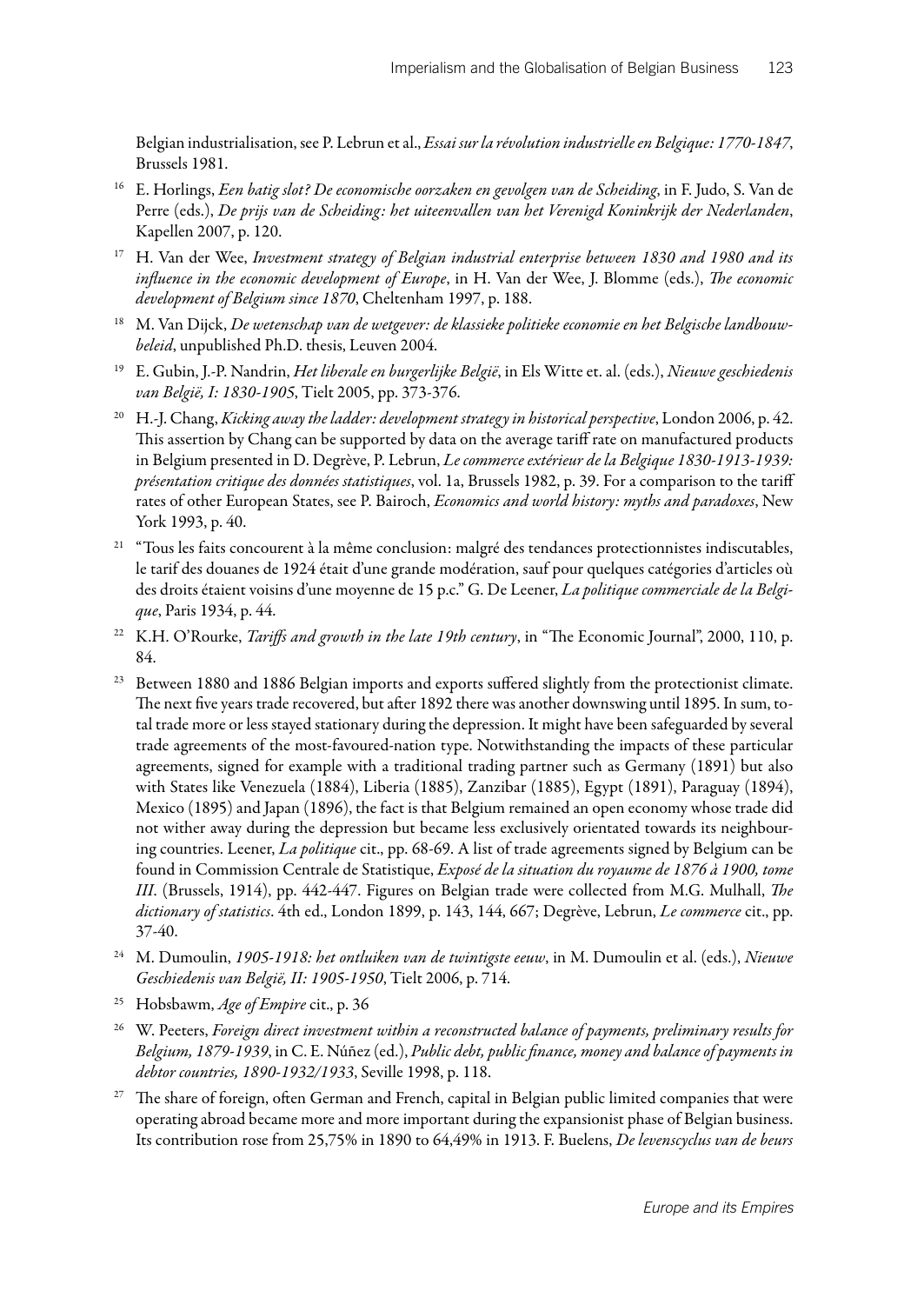van Brussel 1801-2000, in "Maandschrift Economie, tijdschrift voor algemeen- en sociaal-economische vraagstukken", 2001, 65, p. 164.

- <sup>28</sup> The geographical spread of Belgian foreign investments resulted in a number of case studies. Accounts on foreign direct investments in Europe, Russia, Latin America, and Africa are collected in A. de Boeck et al., Présences belges dans le monde à l'aube du XXe siècle, Louvain-la-Neuve 1989; M. Dumoulin, E. Stols (eds.), La Belgique et l'étranger aux XIXe et XXe siècles, Brussels 1987. For the Chinese story of the railway construction between Hankow and Beijing, see G. Kurgan-van Hentenrijk, *Léopold II et les* groupes financiers belges en Chine: la politique royale et ses prolongements (1895-1914), Brussels 1972. The Belgian investments in Russia are discussed in W. Peeters, J. Wilson, L'industrie belge dans la Russie des tsars, Liège 1999. A general overview of the Belgian presence in Persia is offered in Eric Laureys, Belgen in Perzië 1915-1941, verwezenlijkingen, verhoudingen en attitudes, Leuven 1996. The "international empire" of Edouard Otlet and his sons is analysed in L. De Ryck, Otlet en zonen, projectontwikkelaars en bouwheren van een internationaal imperium in het openbaar vervoer (1864-1914), unpublished Phd. thesis, Brussels 1989.
- <sup>29</sup> Brion, Moreau, *La Société Général de Belgique 1822-1997*, Antwerp 1998, pp. 169-178.
- <sup>30</sup> Van der Wee, Investment cit., p. 191.
- <sup>31</sup> Under Ferdinand Baeyens, the first governor who was not a dignitary or a member of Parliament, the management of the *Société Générale* professionalized without loosening the ties with the public powers or the royal family. Centre de Recherche et d'Information Socio-Politiques, Morphologie des groupes financiers, Brussels 1966, p. 84; G. Kurgan-van Hentenryk, Gouverner la Générale de Belgique: essai de biographie collective, Paris/Brussels 1996, pp. 97-99.
- <sup>32</sup> Brion, Moreau, *La Société* cit., pp. 178-179
- <sup>33</sup> Jean Jadot is firm in his rejection of the benefits that a territorial expansionist agenda could have for Belgium : "Pour ma part je persiste à croire que la concession belge n'a eu jusque maintenant que des inconvénients pour les intérêts belges et que dans l'avenir elle ne peut être d'aucune utilité." Brion, Moreau, La Société cit., p. 192.
- <sup>34</sup> Belgium's regime of neutrality did not guarantee the infrangibility of Belgian borders, its protection against foreign political interference or the obligation for the European powers to come to Belgium's aid in case the regime of neutrality was violated. Coolsaet, België cit., p. 102.
- <sup>35</sup> M.F. Palo, *The question of neutrality and Belgium's security dilemma during the First World War. The* search for a politically acceptable solution, in "BTNG/RBHC", 2000, 31, p. 228.
- <sup>36</sup> The diplomatic corps was professionalized by Minister of Foreign Affairs Paul de Faverau (1896-1907) who himself was a great advocate for a Belgian expansion. M. Van den Eede, De Belgische mondiale expansie, 1831-1914, unpublished Ph.D. thesis, Ghent 2006, pp. 217-219.
- <sup>37</sup> There were expositions in Antwerp (1885, 1894, 1930), Brussels (1888, 1897, 1910), Liège (1905, 1930), Charleroi (1911) and Ghent (1913). C. Vancoppenolle, Les chambres de commerce: associations autonomes après 1875, in C. Vancoppenolle (ed.), Entre mission publique et intérêts privés: histoire des chambres de commerce en Belgique (XVIIe-XXe siècles), Brussels 1995, pp. 89-94.
- <sup>38</sup> "Vis-à-vis de nations en quête d'un rattrapage technologique rapide la Russie; les pays de l'Est européen, la Chine, L'Amérique latine, l'Empire ottoman, etc. –, la Belgique jouait à fond la carte de «petite puissance» sans visée impérialiste. L'insignifiance militaire du pays et son statut de nation neutre étaient des atouts intéressants pour obtenir la préférence sur les marchés étrangers, dans un monde où les nationalismes s'exacerbaient." Brion, Moreau, La Société cit., p. 62.
- <sup>39</sup> E. Stols, Belgen in Latijns-Amerika, in Belgen overzee: 150 jaar verwezenlijkingen in de Derde Wereld, Brussels 1985, p. 31.
- <sup>40</sup> M. Dumoulin, 1905-1918: het ontluiken van de twintigste eeuw, in M. Dumoulin et al. (eds.), Nieuwe Geschiedenis van België, II: 1905-1950, Tielt 2006, pp. 717-719.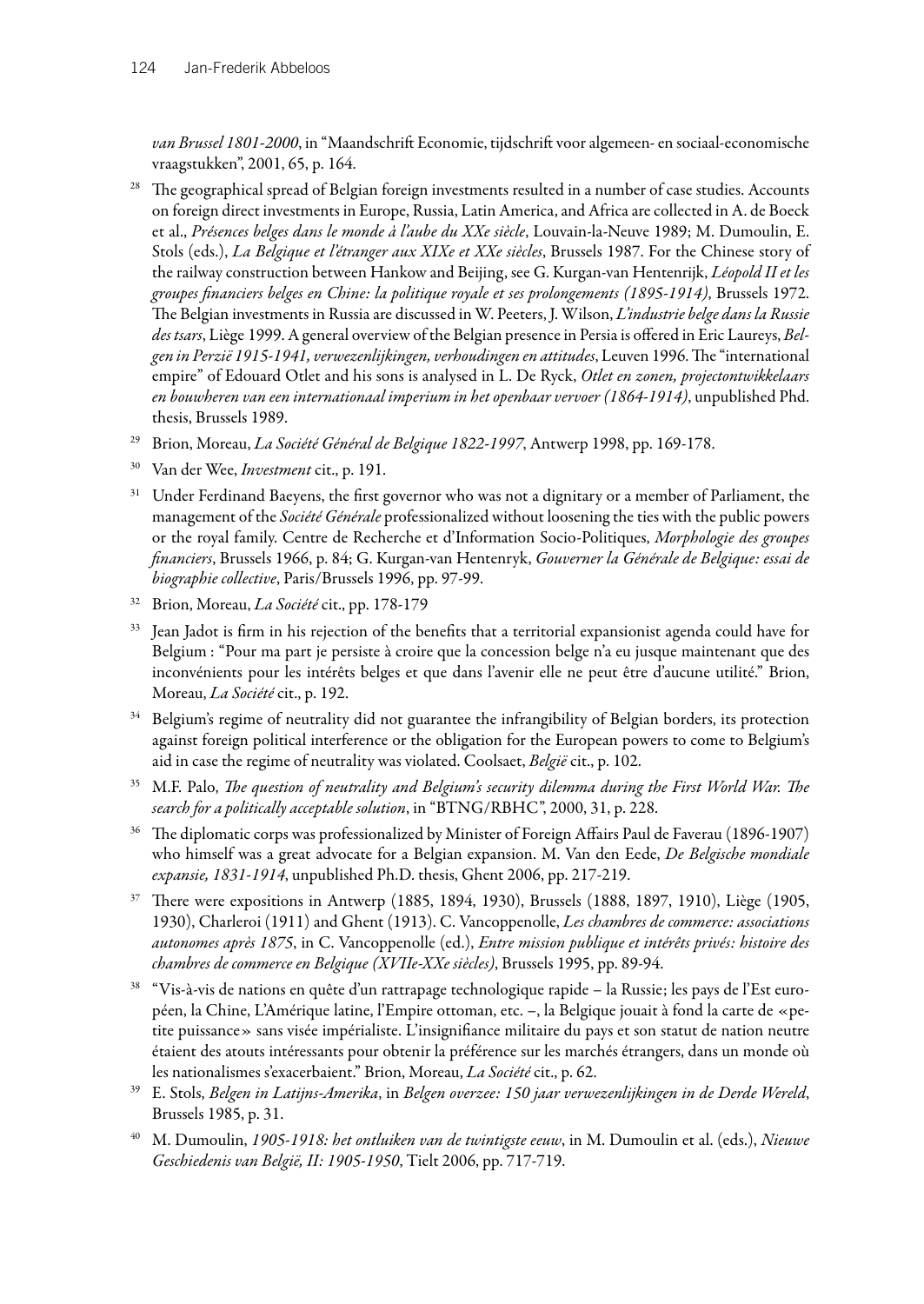- <sup>41</sup> Kurgan-van Hentenrijk, *Léopold II* cit., p. 69.
- $42$  J. Stengers, King Leopold's imperialism, in B. Sutcliffe, R. Owen (eds.), Studies in the theory of imperialism, London 1972, p. 263.
- <sup>43</sup> Kurgan-van Hentenryk, Les milieux d'affaires belges et l'Outre-Mer vers 1885, in Le centenaire de l'Etat indépendant du Congo: recueil d' études (Symposium 6 December 1985), Brussels 1988, p. 463.
- <sup>44</sup> M. De Waele, Belgisch nationalisme, in R. De Schryver et. al. (ed.), Nieuwe Encyclopedie van de Vlaamse Beweging, Tielt 1998, p. 433.
- $45$  A. Mommen, The Belgian economy in the twentieth century, London 1994, p. xxviii.
- <sup>46</sup> J. Stengers, L'anticolonialisme libéral au XIXe siècle, in L'expansion belge sous Léopold 1er (1831-1865) Recueil d'études, Brussels 1965, pp. 405-436.
- <sup>47</sup> Belgian Professor Félicien Cattier used the expression "colony without a metropolis" in his treatise of the juridical system of Congo Free State. He is cited in L. De Clerck, L'organisation politique et administrative, in E. Lamy, L. De Clerck (eds.), L'ordre juridique colonial belge en Afrique centrale. Elements d'histoire: recueil d'études, Brussels 2004, p. 121.
- <sup>48</sup> The Société Générale subscribed to a very small amount of the initial capital and up to 1898 its annual reports do not mention the participation in the CCCI. Brion, Moreau, La Société cit., p. 205.
- <sup>49</sup> Vellut, Réseaux transnationaux dans l'économie politique du Congo léopoldien, c. 1885-1910, in L. Marfaing, B. Reinwald (eds.), Afrikanische Beziehungen, Netzwerke und Räume, Münster 2001, pp. 131- 146.
- 50 R. Harms, The end of red rubber: a reassessment, in "Journal of African History", 1975, 16, pp. 78-81; G. Kurgan-van Hentenryk, S. Jaumain, V. Montens (eds.), Dictionnaire des patrons en Belgique: les hommes, les entreprises, les réseaux, Brussels, 1996, pp. 80-81.
- <sup>51</sup> At the turn of the century the imperial spirit gained some following amongst the Brussels bourgeoisie and a couple of colonial pressure groups. It even had an appeal to some individuals in the Belgian Socialist Party and it had advocates that were important, expansionist Belgian industrials such as Ernest Solvay and Edouard Empain. Dumoulin, 1905-1918 cit., p. 729; M. Van Ginderachter, Het rode vaderland: de vergeten geschiedenis van de communautiare spanningen in het Belgische socialisme voor WOI, Tielt 2005, pp. 208-209.
- 52 For the Brazilian story see E. Stols, Les Belges au Mato Grosso et en Amazonie ou la récidive de l'aventure congolaise (1895-1910), in M. Dumoulin, E. Stols (eds.), La Belgique cit., pp. 77-112.
- 53 S.J.S. Cookey, Britain and the Congo Question, London 1968, p. 175; D. Vangroenweghe, Rood rubber: Leopold II en zijn Kongo, Leuven 2004; J. Stengers, The Congo Free State and the Belgian Congo before 1914 in L.H. Gann, P. Duignan (eds.) Colonialism in Africa, 1870-1960, vol. 1: The History and Politics of Colonialism, 1870-1914, London 1969, pp. 262-292.
- 54 W.R. Louis, J. Stengers, E. D. Morel's History of the Congo Reform Movement, Oxford 1968.
- <sup>55</sup> All numbers are presented in F. Baudhuin, *Histoire économique de la Belgique 1957-1968*, Brussels 1970, pp. 226-229. They were recapitulated by Mommen, Belgian Economy cit., pp. 113-114.
- <sup>56</sup> G. Vanthemsche, Congo. De impact van de kolonie op België, Tielt 2007, p. 177-183
- <sup>57</sup> During the period 1920-1955 the total return on colonial investments was 7,18% while the return on Belgian investments 2,8%. The returns on private investments by Belgian enterprises active in the Belgian colony and quoted on the Brussels Stock Exchange are calculated in F. Buelens, Congo, 1885-1960: een financieel-economische geschiedenis, Berchem 2007, p. 592. According to Pierre Joe and Rosine Lewin most of these financial revenues went to the large trusts that started to control the Congolese economy from the 1920s on. André Mommen even states that the financial revenues coming from the colony guaranteed the survival of the Belgian bourgeoisie. P. Joye, R. Lewin, Les trusts au Congo belge, Brussels 1961, p. 57; Mommen, Belgian Economy cit., p. 114.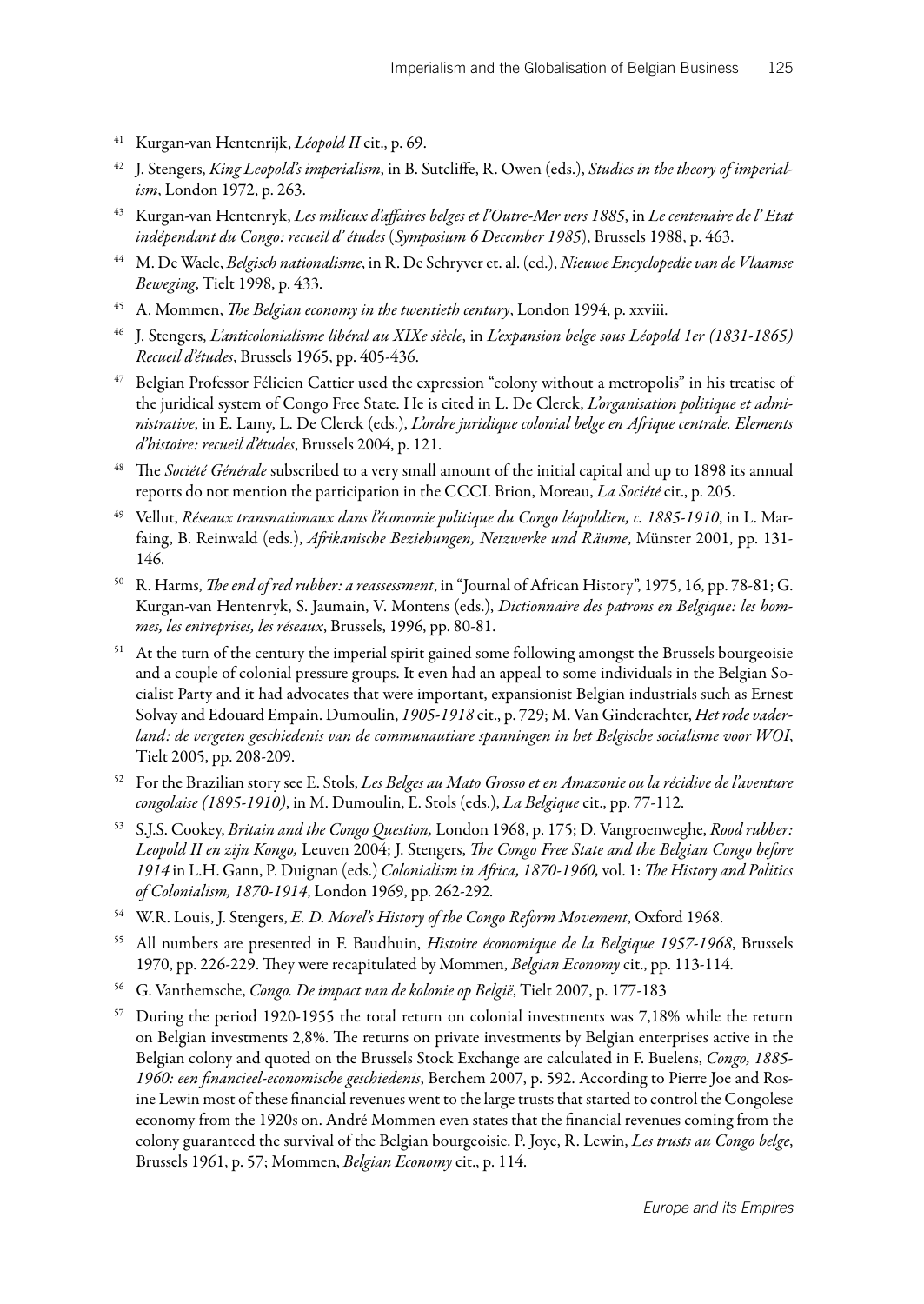- <sup>58</sup> C.H. Feinstein, P. Temin, G. Toniolo, *The European economy between the wars*, Oxford 1997, pp. 18-20.
- <sup>59</sup> G. Vanthemsche, Congo cit., p. 101 and passim.
- J. Stengers, Combien le Congo a-t-il coûté à la Belgique?, Brussels 1957, p. 350.
- <sup>61</sup> C. Young, Politics in the Congo: decolonization and independence. Princeton 1965, p. 10 and following.
- <sup>62</sup> G. Vanthemsche, Congo cit., pp. 274-275.
- <sup>63</sup> Following the Congo question and the Belgian take-over of Congo, Britain was not inclined to recognise the new regime automatically, demanding reform actions by the Belgian state that would liberalize and humanize the colonial economy, allowing for free trade and free business in Congo while developing a more benign form of colonial rule. By 1913 the Foreign Office received enough positive signals of an actual change taking place in Congo and the sovereignty of Belgium over the colony was recognised.
- <sup>64</sup> This thesis is developed in J. Willequet, Le Congo belge et la Weltpolitik (1894-1914), Brussels 1962.
- <sup>65</sup> G. Vanthemsche, Congo cit., p. 107.
- <sup>66</sup> B. Fetter, Central Africa, 1914: German schemes and British designs, in "Bulletin des séances de l'Académie Royale des sciences d'Outre-Mer", 1972, p. 546.
- 67 Belgian economy was hit hard by the First World War. Only in 1923 did Belgium's economic performance climb back to its pre-World War I level and by 1925 industrial production regained pre-war dimensions. Peter Scholliers, Koopkracht en indexkoppeling: de Brusselse levensstandaard tijdens en na de Eerste Wereldoorlog, 1914-1925, in: "BTNG/RBHC", 1978, 9, pp. 333-382; D. Aldcroft, Studies in the interwar European economy, Aldershot 1997, p. 74. For the effects World War I had on the ideas on neutrality and national security see M. De Waele, Naar een groter België! De Belgische territoriale eisen tijdens en na de Eerste Wereldoorlog. Een onderzoek naar de doeleinden, de besluitvorming, de realisatiemiddelen en de propagandavoering van de buitenlandse politiek, Unpublished Ph.D. thesis, Ghent 1989, p. 1439; M.F. Palo, The question cit., pp. 227-304.
- The fascinating yet complex relationship between the interests of British and German politicians and business men in the copper business within a context of imperial missions and a European "Grand Design" is discussed in S. Ball, The German Octopus, The British Metal Corporation and the next war, 1914-1939, in "Enterprise & Society", 2004, 5, pp. 451-489. The cooperation between Belgian politics and Belgian business in Congo with regards to the mining industry is addressed by J.-L. Vellut, Hégémonies en construction: articulations entre Etat et Entreprises dans le bloc coloniale belge (1908-1960), in "Canadian Journal of African studies", 1982, 16, pp. 313-330.
- <sup>69</sup> For this reason the Société Générale Métallurgique de Hoboken was set up in 1919. See Société Générale Métallurgique de Hoboken 1908-1958, Brussels 1958.
- <sup>70</sup> J.-L. Vellut, Hégémonies cit., pp. 313-330.
- <sup>71</sup> R. Brion, J.-L. Moreau, De bedrijvigheid van de Generale Maatschappij van België in Congo, in J.-L. Vellut (ed.), Het geheugen van Congo, de koloniale tijd, Tervuren 2005, pp. 96-97.
- $72$  La Société Générale de Belgique, 1822-1972, Brussels 1972, p. 59; G. Vanthemsche, Comment la Société Générale gérait-elle son «empire économique» au Congo belge? L'action du Comité Interieur Colonial pendant les années 1930, in S. Jaumain, K. Bertrams (eds.), Patrons, gens d'affaires et banquiers: hommages à Ginette Kurgan-van Hentenryk, Brussels 2004, pp. 251-268.
- <sup>73</sup> Also see E. Buyst, *The relations between Société Générale and the Belgian authorities in Congo* (1885-1960), in T. de Graaf, J. Jonker, J.-J. Mobron (eds.), European banking overseas, 19th-20th century, Amsterdam 2002.
- $^{74}$  The archives of Union Minière du Haut-Katanga and the CCCI are listed in R. Brion, J.-L. Moreau, Inventaire des archives du groupe de l'Union Minière (1906-1986), Brussels 1996; R. Brion, J.-L. Moreau,